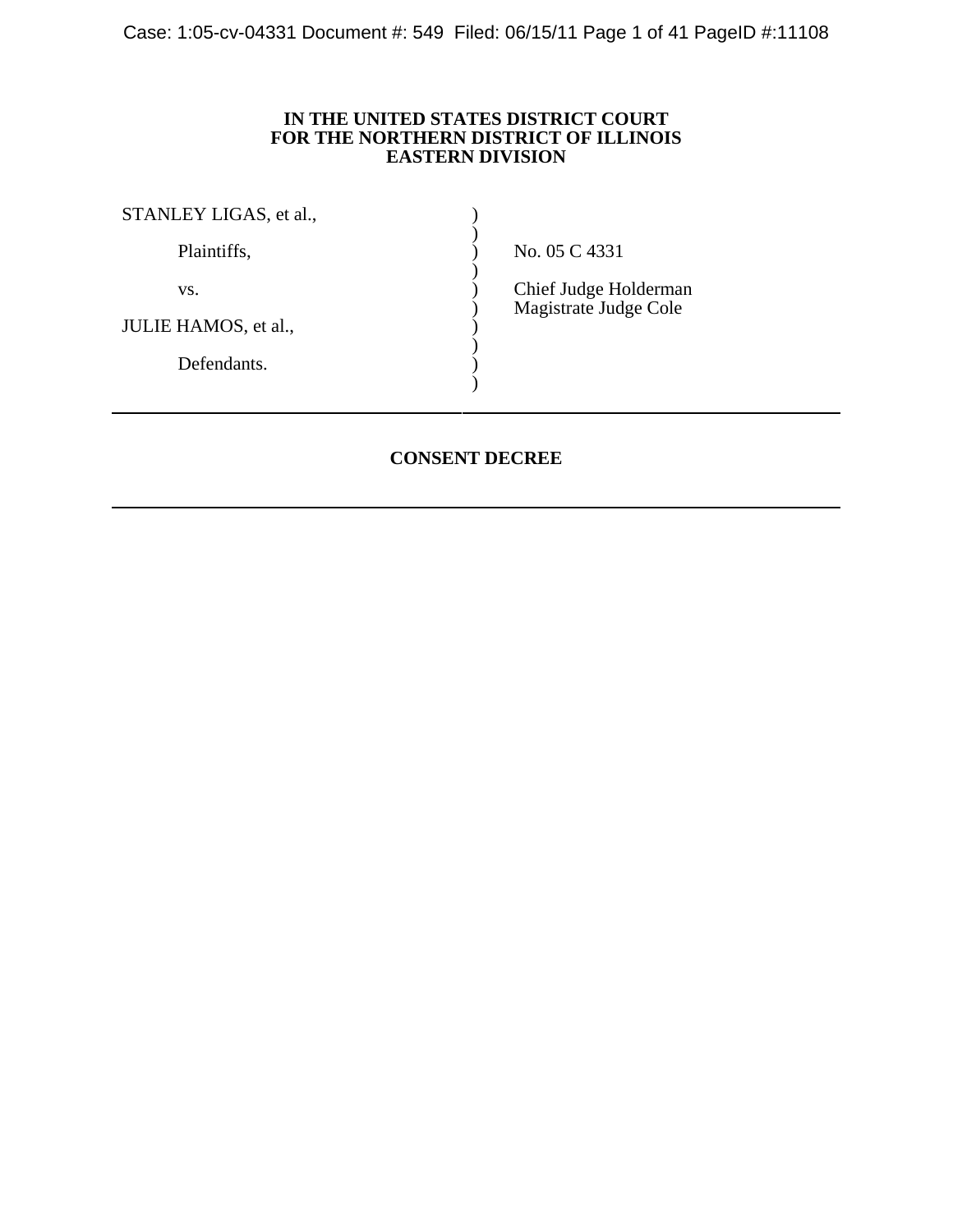# **TABLE OF CONTENTS** Case: 1:05-cv-04331 Document #: 549 Filed: 06/15/11 Page 2 of 41 PageID #:11109

| I.          |                                                                                                                                                  |
|-------------|--------------------------------------------------------------------------------------------------------------------------------------------------|
| II.         |                                                                                                                                                  |
| III.        |                                                                                                                                                  |
| IV.         |                                                                                                                                                  |
| $V_{\cdot}$ |                                                                                                                                                  |
| VI.         |                                                                                                                                                  |
| VII.        |                                                                                                                                                  |
| VIII.       | BENCHMARKS FOR TRANSITIONS OF CLASS MEMBERS RESIDING IN<br>ICFs-DD AS OF THE DATE OF APPROVAL OF THE DECREE  10                                  |
| IX.         | BENCHMARKS FOR TRANSITIONS OF CLASS MEMBERS NOT RESIDING<br>IN ICFs-DD AS OF THE DATE OF APPROVAL OF THE DECREE $\ldots \ldots \ldots \ldots 11$ |
| X.          | PROVISION OF SERVICES AFTER THE END OF THE SIXTH YEAR                                                                                            |
| XI.         |                                                                                                                                                  |
| XII.        |                                                                                                                                                  |
| XIII.       |                                                                                                                                                  |
| XIV.        |                                                                                                                                                  |
| XV.         |                                                                                                                                                  |
| XVI.        |                                                                                                                                                  |
|             |                                                                                                                                                  |
|             |                                                                                                                                                  |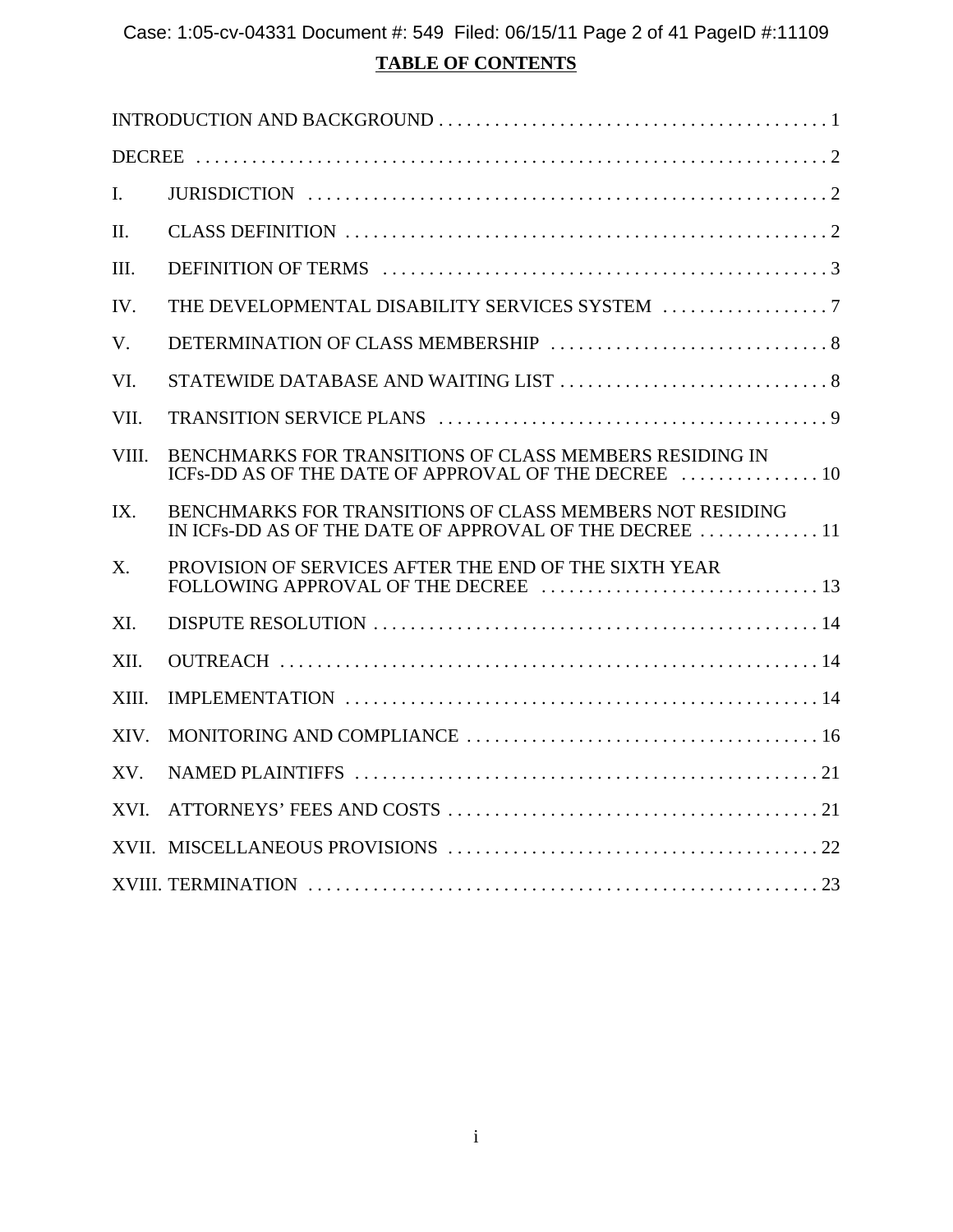#### **INTRODUCTION AND BACKGROUND**

Plaintiffs<sup>1</sup>, who are Illinois residents with Developmental Disabilities, filed this class action lawsuit on July 28, 2005, seeking declaratory and injunctive relief to redress violations of the community integration mandates of Title II of the Americans with Disabilities Act, 42 U.S.C. § 12132; Section 504 of the Rehabilitation Act, 29 U.S.C. § 794(a); and Title XIX of the Social Security Act, 42 U.S.C. §§ 1396-1396v. Plaintiffs allege that those federal statutes require Defendants to: (a) provide services, programs and activities in the most integrated setting appropriate to the needs of Individuals with Developmental Disabilities; (b) implement procedures to provide such services, programs and activities; and (c) offer Individuals with Developmental Disabilities a choice between services, supports and programs provided in ICFs-DD, and services, supports and programs that are integrated into the community. Defendants have denied liability. Intervenors are Illinois residents with Developmental Disabilities who have intervened to ensure that the State of Illinois continues to meet its obligations to also provide ICF-DD services.

In the interest of compromise and settlement, Plaintiffs, Intervenors, and Defendants have entered into a Stipulation agreeing to the form, and jointly moved for preliminary and final approval, of a proposed consent decree. On January 13, 2011, the Court entered an Order preliminarily approving the Decree set forth below in accordance with Parties' proposal. (Doc. No. 525.) Thereafter, pursuant to that Order, the Parties provided notice in accordance therewith, which the Court previously found, and hereby affirms, constitutes reasonable notice under the circumstances, and is in full compliance with the requirements of due process and governing law.

On June 15, 2011, the Court conducted a fairness hearing, at which it considered the written submissions of all interested persons and the presentations made in open court; and assessed the fairness and reasonableness of the Decree set forth below, taking into account the

<sup>&</sup>lt;sup>1</sup> Certain capitalized terms set forth herein are defined in Section III, below.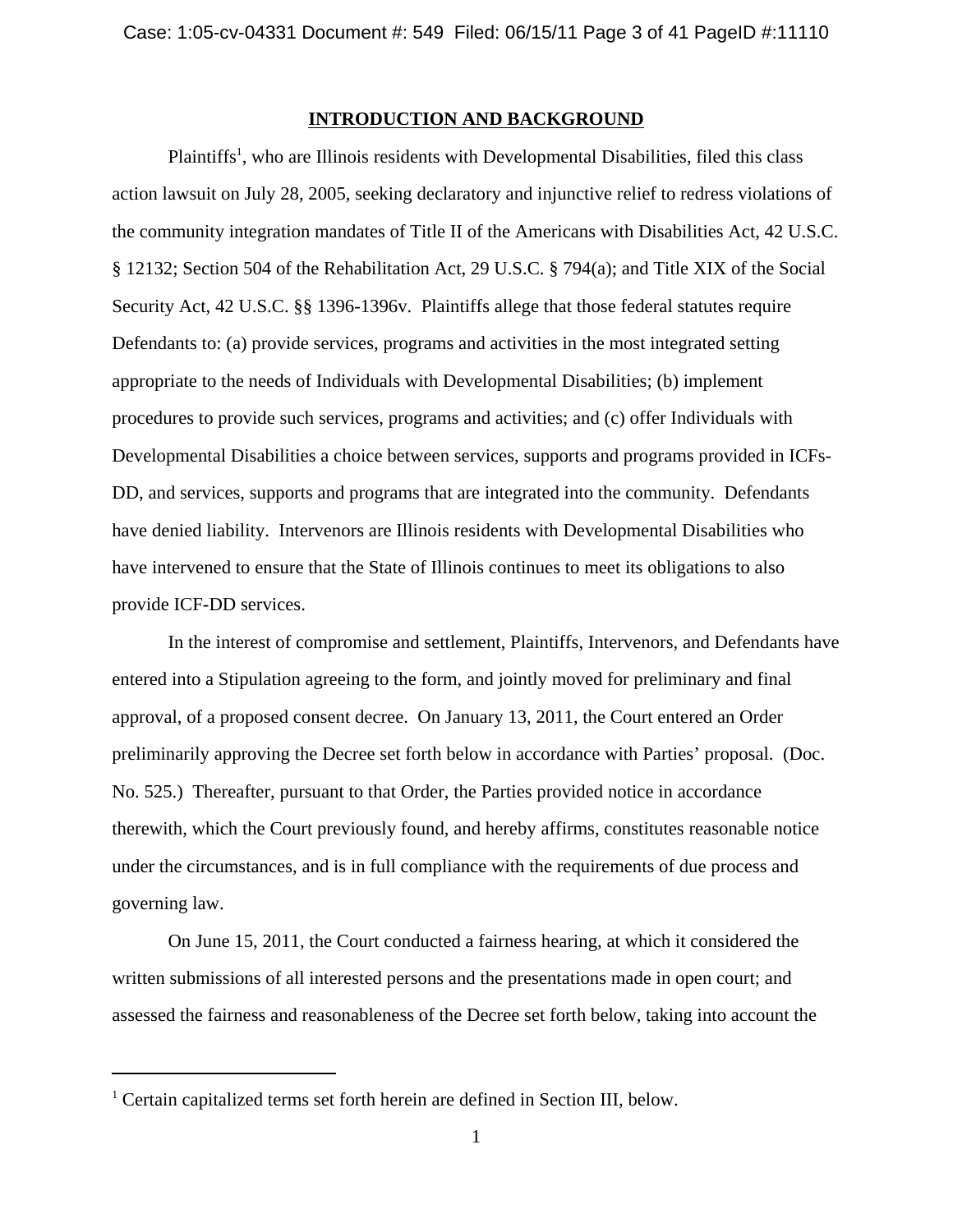benefits of litigation to the Plaintiffs as compared with the benefits offered by the Decree, the resources of the State of Illinois, and the needs of the Intervenors and other Individuals with Developmental Disabilities. As set forth in its Order dated June 15, 2011 (Doc. No. 547), the Court is of the opinion that the Decree set forth below represents a fair resolution of the competing interests of Plaintiffs, Intervenors, and Defendants; that it is fair, reasonable and adequate; and that it should be and is approved pursuant to Rule 23 of the Federal Rules of Civil Procedure. Case: 1:05-cv-04331 Document #: 549 Filed: 06/15/11 Page 4 of 41 PageID #:11111

Therefore, upon all of the foregoing, and the Court being otherwise fully advised, the Court hereby ORDERS, ADJUDGES and DECREES as follows:

#### **DECREE**

#### **I. JURISDICTION**

1. The Court has jurisdiction over this Litigation pursuant to 28 U.S.C. § 1331 and 28 U.S.C. § 1343.

# **II. CLASS DEFINITION**

- 2. The Class is defined as those individuals in one of two sub-classes:
	- (a) adult individuals in Illinois:
		- (i) who have mental retardation and/or other developmental disabilities within the meaning of the ADA, 42 U.S.C. § 12131(2) and the Rehabilitation Act, 29 U.S.C. § 794(a), and who qualify for Medicaid Waiver services;
		- (ii) who reside in private ICFs-DD with nine or more residents; and
		- (iii) for whom Defendants (including Defendants' agencies, employees, contractors and agents, and those acting in concert with them) have a Current Record reflecting that the individual has affirmatively requested to receive Community-Based Services or placement in a Community-Based Setting; or
	- (b) adult individuals in Illinois:
		- (i) who have mental retardation and/or other developmental disabilities within the meaning of the ADA, 42 U.S.C. § 12131(2)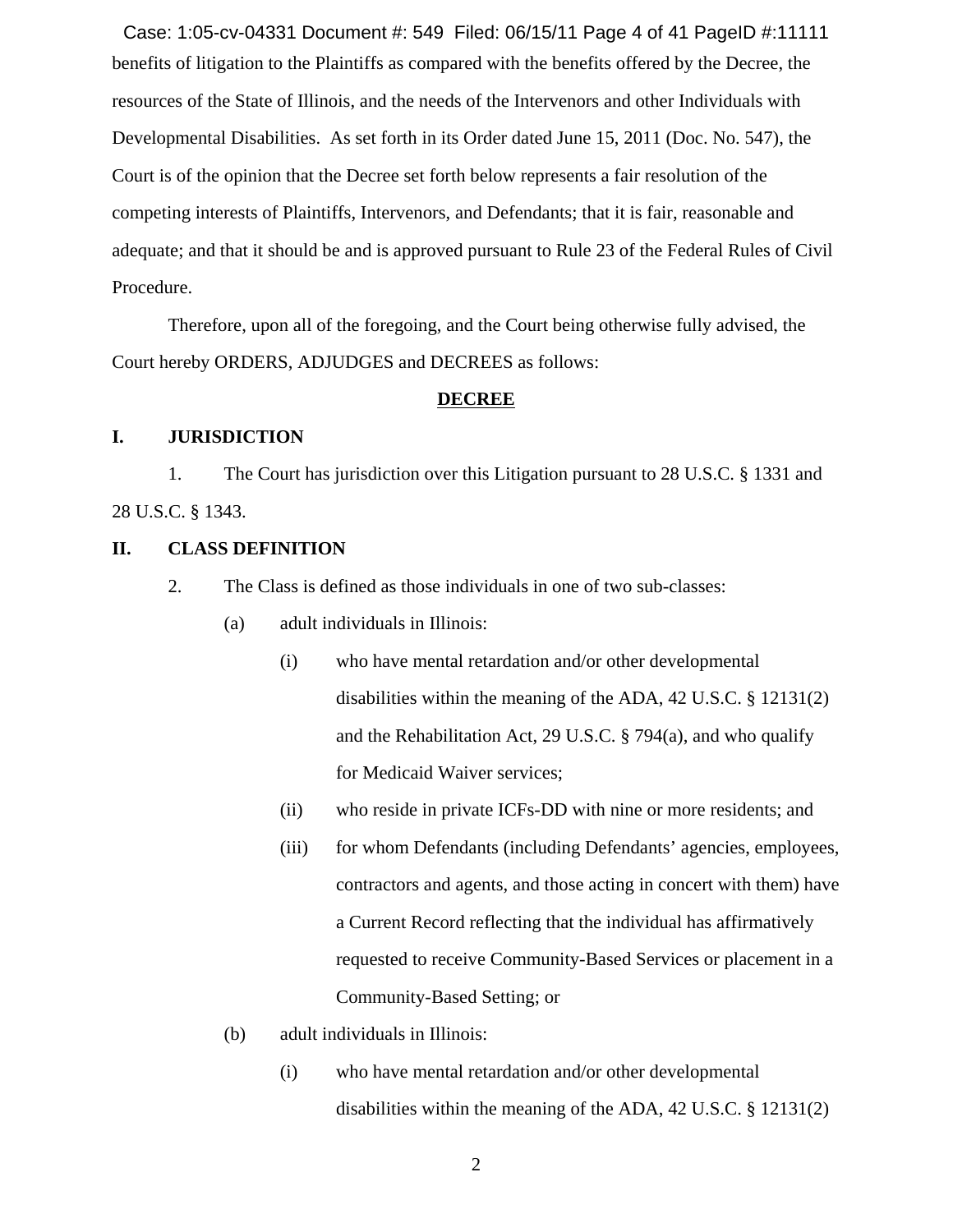- and the Rehabilitation Act, 29 U.S.C. § 794(a), and who qualify for Medicaid Waiver services; Case: 1:05-cv-04331 Document #: 549 Filed: 06/15/11 Page 5 of 41 PageID #:11112
	- (ii) who reside in a Family Home and are in need of Community-Based Services or placement in a Community-Based Setting; and
	- (iii) for whom Defendants (including Defendants' agencies, employees, contractors and agents, and those acting in concert with them) have a Current Record reflecting that the individual has affirmatively requested to receive Community-Based Services or placement in a Community-Based Setting.

#### **III. DEFINITION OF TERMS**

- 3. As used herein, the following terms have the following meanings:
	- (a) "Approval of the Decree" means the date defined in Paragraph 40, below.
	- (b) "Class Counsel" means all of the attorneys that have appearances on behalf of the Named Plaintiffs in effect as of the Approval of the Decree, and each of the following organizations: Equip for Equality; SNR Denton; Access Living of Metropolitan Chicago; and Roger Baldwin Foundation of ACLU, Inc.
	- (c) "Class" and "Class Members" mean the persons who meet the definition set forth in Section II, above.
	- (d) "Community-Based Services" means those services (other than a placement in a Community-Based Setting) available under the Waiver.
	- (e) "Community-Based Setting" means a Waiver-funded residential setting with a maximum of eight (8) beds, but does not include an ICF-DD, that is the most integrated residential setting appropriate for an Individual where the setting is designed to promote independence in daily living, community integration, and economic self-sufficiency and enables the Individual to interact with non-disabled persons to the fullest extent possible.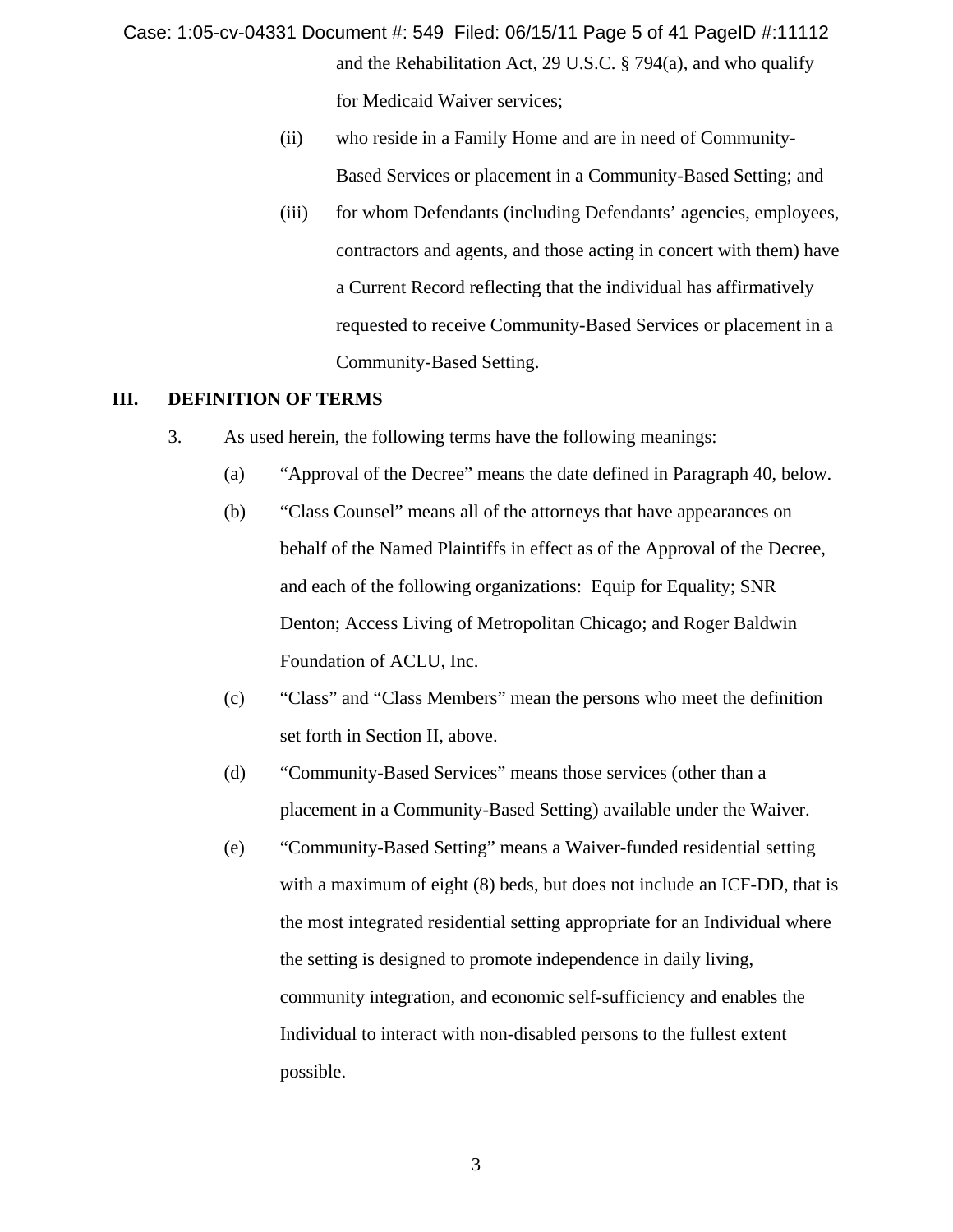Case: 1:05-cv-04331 Document #: 549 Filed: 06/15/11 Page 6 of 41 PageID #:11113

- (f) "Community Service Provider" means a provider of Waiver-funded services, but does not include an ICF-DD or a State Operated Developmental Center.
- (g) "Court" means the United States District Court for the Northern District of Illinois, Eastern Division.
- (h) "Crisis" has the meaning set forth in Paragraph 21(a), below.
- (i) "Current Record" means an accurate record reflecting that the Individual, or the Individual's legal guardian, has affirmatively requested to receive Community-Based Services or placement in a Community-Based Setting, and, to the best of Defendants' knowledge, that record has not been withdrawn or retracted by the Individual or the Individual's legal guardian. All Individuals who objected (either personally, or through the Individual's legal guardian) to the Proposed Consent Decree that was the subject of the July 1, 2009 Fairness Hearing in this Litigation, on the grounds that they do not wish to receive Community-Based Services or placement in a Community-Based Setting shall be deemed to have retracted any record reflecting that, prior to such objection, he or she had affirmatively indicated that he or she seeks to receive Community-Based Services or placement in a Community-Based Setting.
- (j) "Decree" means this Consent Decree.
- (k) "Defendants" means the Director of the Illinois Department of Healthcare and Family Services; the Secretary of the Illinois Department of Human Services; and any of their successors.
- (l) "Developmental Disability" means a disability that is attributable to a diagnosis of mental retardation (mild, moderate, severe, profound), or a related condition. A related condition is attributable to: cerebral palsy or epilepsy, or any other condition, other than mental illness, found to be closely related to mental retardation because this condition results in impairment of general intellectual functioning or adaptive behavior similar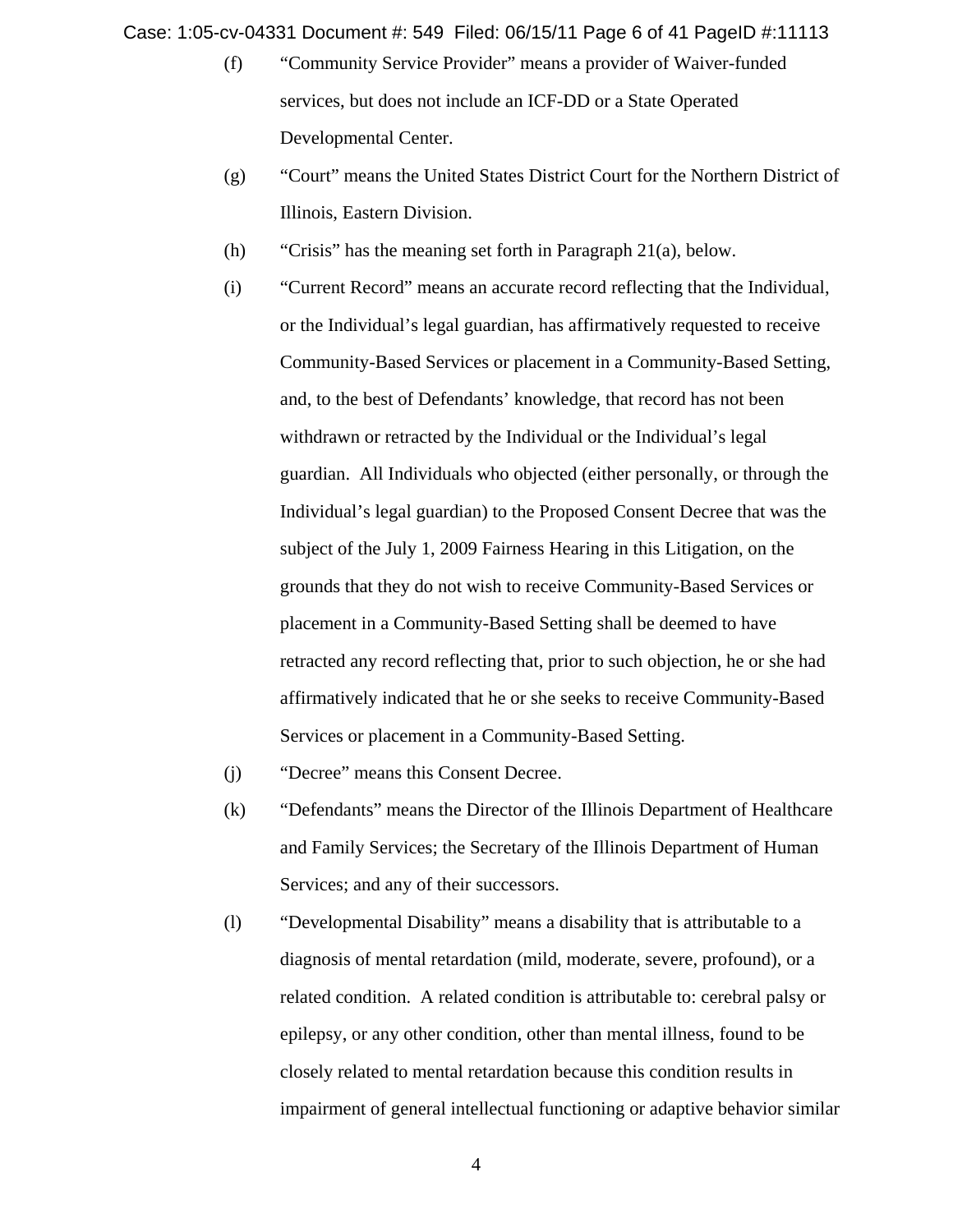- to that of persons with mental retardation, and requires treatment or services similar to those required for persons with mental retardation. In addition, this condition is manifested before the age of 22; is likely to continue indefinitely; and results in substantial functional limitations in three or more of the following areas of major life activity: self-care; understanding and use of language; learning; mobility; self-direction; capacity for independent living. Case: 1:05-cv-04331 Document #: 549 Filed: 06/15/11 Page 7 of 41 PageID #:11114
	- (m) "Family Home" means a family home and does not include a Community-Integrated Living Arrangement, as defined at 210 ILCS §135/3(d), or an ICF-DD.
	- (n) "ICF-DD" means any privately-owned long term care facility licensed by the Illinois Department of Public Health as an Intermediate Care Facility for the Developmentally Disabled, as defined at 77 Ill.Adm.Code §300.330.
	- (o) "ICF/MR services" shall have the meaning set forth in 42 C.F.R. § 440.150.
	- (p) "Implementation Plan" has the meaning set forth in Section XIII, below.
	- (q) "Individual" means a person in Illinois 18 years of age or older who has one or more Developmental Disabilities and who is Medicaid-eligible.
	- (r) "Intervenors" mean those individuals granted leave to intervene pursuant to the Court's Memorandum Opinion and Order entered on April 7, 2010. (Doc. No. 479)
	- (s) "Intervenors' Counsel" means all of the attorneys who have appearances on behalf of the Intervenors in effect as of the Approval of the Decree.
	- (t) "Litigation" means the matter *Ligas v. Hamos*, Case No. 05-4331, filed in the United States District Court for the Northern District of Illinois, Eastern Division.
	- (u) "Monitor" means the person or entity appointed by the Court pursuant to Section XIV, below, to perform the functions more fully described therein.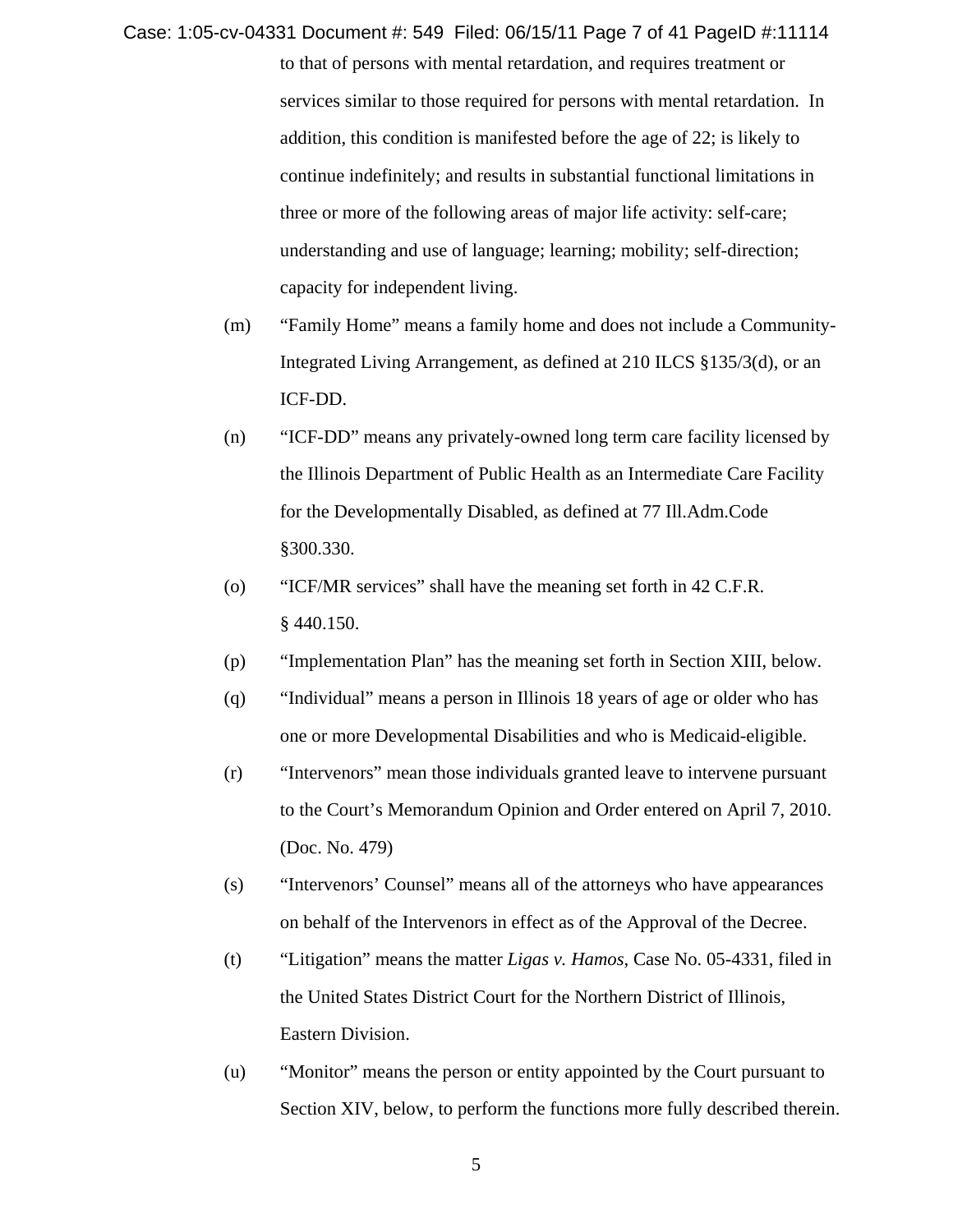Case: 1:05-cv-04331 Document #: 549 Filed: 06/15/11 Page 8 of 41 PageID #:11115

- (v) "Named Plaintiffs" means the following people, each of whom the Court certified as a class representative in the Litigation: David Cicarelli, Isaiah Fair, Stanley Ligas, Jamie McElroy, and Jennifer Wilson.
- (w) "Parties" means Plaintiffs and Defendants, collectively.
- (x) "Plaintiffs" means the Named Plaintiffs and Class Members, collectively.
- (y) "Protective Order" means the Protective Order entered by the Court in the Litigation on May 15, 2006 (Doc. No. 98).
- (z) "Qualified Professional" means an appropriately trained and qualified professional.
- (aa) "State Plan" means the plan that was submitted by the State of Illinois to the United States Department of Health and Human Services, Centers for Medicare and Medicaid Services, in accordance with Title XIX of the Social Security Act, 42 U.S.C. §§ 1396-1396v, in effect as of the date of Approval of the Decree, including any amendments thereto.
- (bb) "Transition Service Plan" has the meaning set forth in Section VII, below.
- (cc) "Waiting List" has the meaning set forth in Paragraph 9, below.
- (dd) "Waiting List Class Members" has the meaning set forth in Paragraph  $22(c)$ , below.
- (ee) "Waiver" means the Illinois Home and Community-Based Services Waiver for Adults with Developmental Disabilities, as approved by the United States Department of Health and Human Services, Centers for Medicare and Medicaid Services, in effect as of the date of Approval of the Decree, or any amendments thereto or similar waivers subsequently approved by the United States Department of Health and Human Services, Centers for Medicare and Medicaid Services, but only to the extent such amendments or subsequent waivers expand the range and/or amount of services available to Individuals with Developmental Disabilities.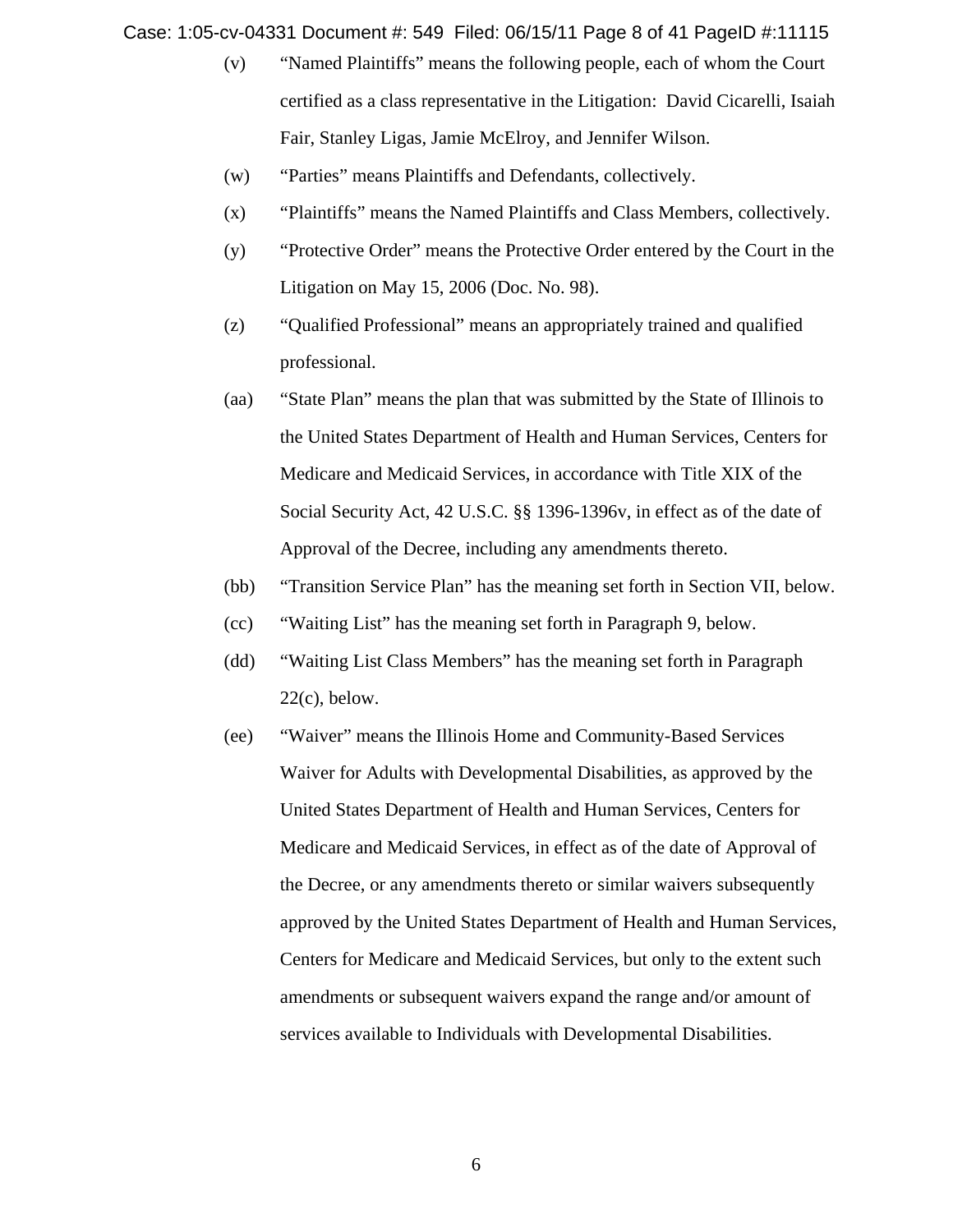# **IV. THE DEVELOPMENTAL DISABILITY SERVICES SYSTEM** Case: 1:05-cv-04331 Document #: 549 Filed: 06/15/11 Page 9 of 41 PageID #:11116

4. **Development of Resource Capacity**. The choices of Individuals with Developmental Disabilities, including Class Members, to receive Community-Based Services or placement in a Community-Based Setting or to receive ICF/MR services in an ICF-DD will be honored; provided, however, that this commitment to honoring choice does not alter Defendants' current obligations under existing law regarding licensed ICF-DD capacity system-wide or at any specific ICF-DD, and provided that, under current applicable law, this commitment does not entitle an Individual with Developmental Disabilities to receive ICF/MR services in a specific ICF-DD. Defendants shall implement sufficient measures to ensure the availability of services, supports and other resources of sufficient quality, scope and variety to meet their obligations to such Individuals under the Decree and the Implementation Plan consistent with such choices. While the Decree remains in effect, any amendment to the State Plan submitted by the State pursuant to 42 U.S.C. § 1396, *et seq.* will continue to include ICF-DD services as an alternative choice for long-term care services for eligible Individuals with Developmental Disabilities. Nothing in this Decree shall impair Defendants' ability to make changes in their provision of supports and services to Individuals with Developmental Disabilities, including Class Members, regardless of setting, provided that Defendants continue to honor Individuals' choices and fulfill Defendants' obligations under the Decree and Implementation Plan. Resources necessary to meet the needs of Individuals with Developmental Disabilities who choose to receive services in ICFs-DD shall be made available and such resources will not be affected by Defendants' fulfillment of their obligations under the Decree, including the obligations under Paragraphs 17 through 19 and 21 through 23. Funding for services for each Individual with Developmental Disabilities will be based on the Individual's needs using federally approved objective criteria regardless of whether the Individual chooses to receive services in an ICF-DD or in a Community-Based Setting; provided, however, nothing in this Decree shall require Defendants to change their current method for establishing funding or from adopting new methods based upon federally approved objective criteria.

5. **Resources and Budget Requests**. Annual budgets submitted by Defendants on behalf of their agencies shall request sufficient funds necessary to develop and maintain the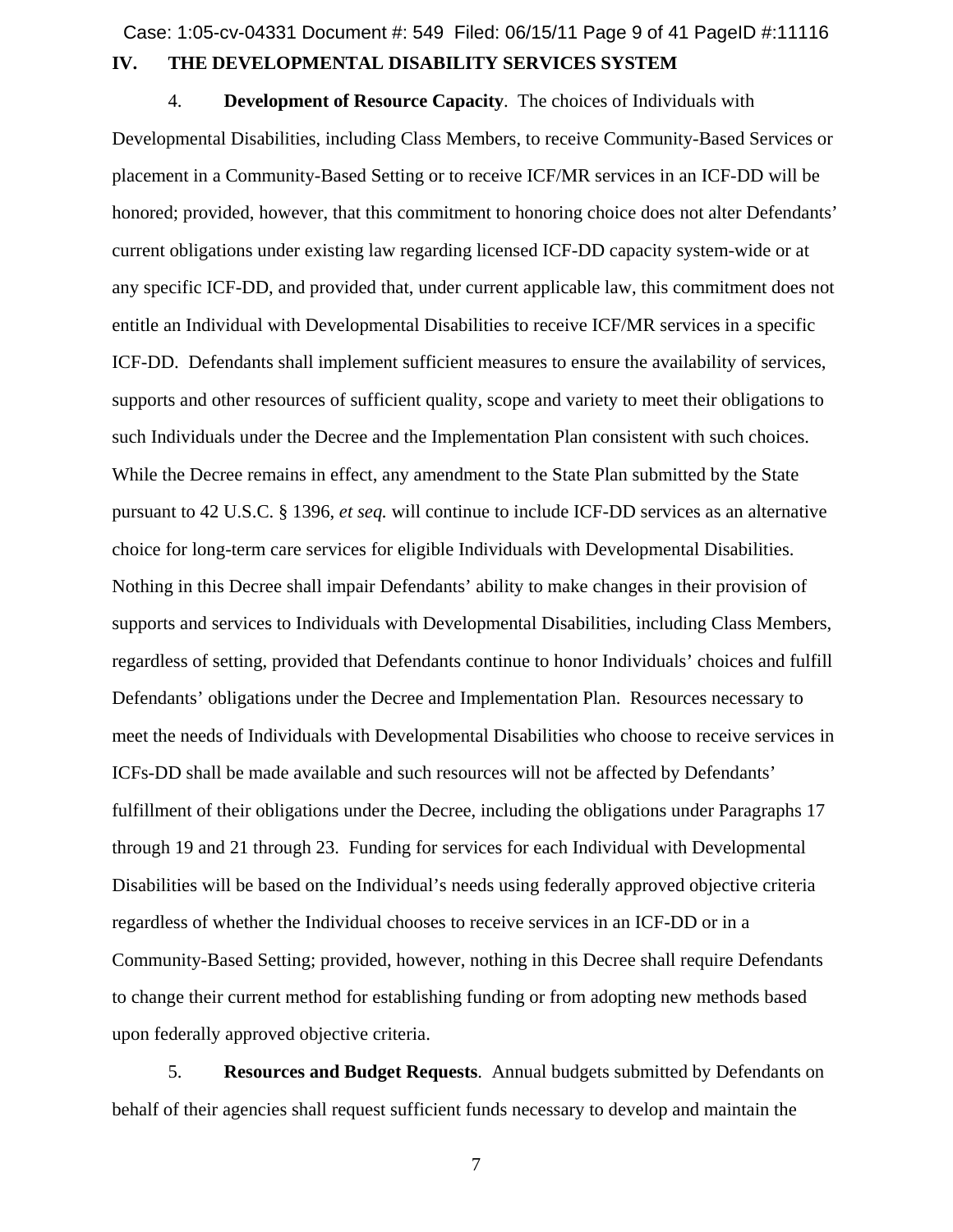services, supports and structures described in the Decree, consistent with the choices of Individuals with Developmental Disabilities, including Class Members. Defendants shall take steps sufficient to implement funding mechanisms that facilitate transition among service settings. Nothing contained in this Paragraph 5 shall be deemed to create or operate as (i) a condition or contingency upon which any term of the Decree depends; or (ii) a circumstance entitling Defendants to alter, amend or modify the implementation or timing of Defendants' obligations under the Decree. Case: 1:05-cv-04331 Document #: 549 Filed: 06/15/11 Page 10 of 41 PageID #:11117

#### **V. DETERMINATION OF CLASS MEMBERSHIP**

6. Within thirty (30) days after Approval of the Decree, Defendants shall compile an initial list of Class Members by taking the list of Individuals to whom notice of Preliminary Approval of this Decree was sent, adding those Individuals from whom any of the Parties received a written, affirmative request to receive Community-Based Services or placement in a Community-Based Setting after notice of Preliminary Approval of this Decree was sent, but excluding (i) those individuals who filed objections to the Proposed Consent Decree that was the subject of the July 1, 2009 Fairness Hearing as described in Paragraph 3(i) above, and (ii) those Individuals from whom Defendants receive written requests that the Individuals do not wish to receive Community-Based Services or placement in a Community-Based Setting.

7. Within thirty (30) days after compiling the initial list described in Paragraph 6 above, Defendants shall confirm whether all Class Members on the initial list are included in the statewide database described in Paragraph 8 below and shall add – to the extent possible with available information – those Class Members not already included.

# **VI. STATEWIDE DATABASE AND WAITING LIST**

8. Defendants shall maintain a statewide database in which all Class Members are enrolled. Defendants must promptly and regularly add Individuals to this database as they become Class Members. If Defendants receive written requests from Individuals that the Individuals would not wish to receive Community-Based Services or placement in a Community-Based Setting, Defendants shall promptly revise the database to reflect the fact that such Individuals are no longer Class Members. Defendants must update all enrollment information on an annual basis.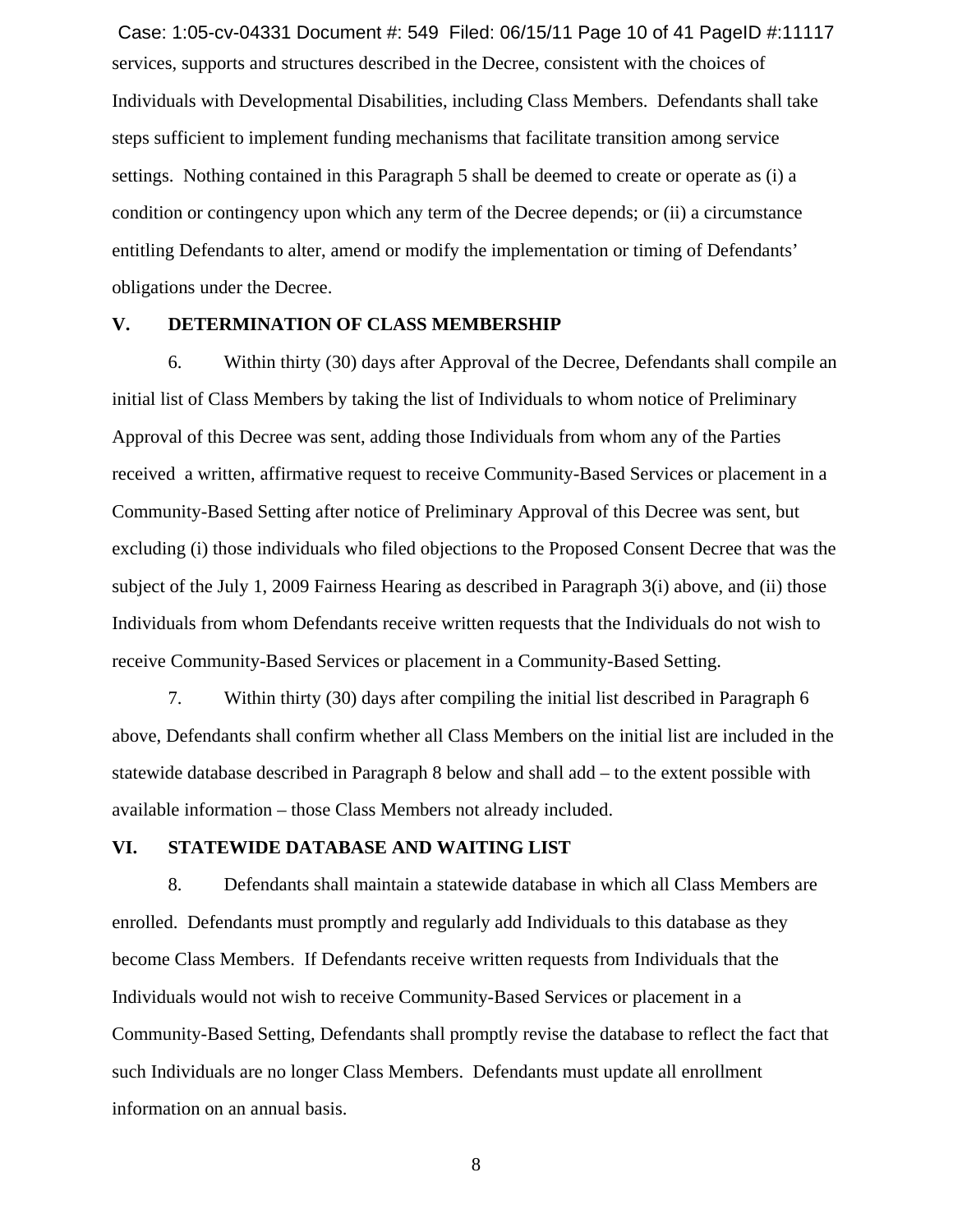Case: 1:05-cv-04331 Document #: 549 Filed: 06/15/11 Page 11 of 41 PageID #:11118

9. Class Members not residing in ICFs-DD as of the date of Approval of the Decree who are enrolled in the statewide database described in Paragraph 8 above shall be placed on a Waiting List with selection prioritized by the Class Member's urgency of need for Community-Based Services or placement in a Community-Based Setting, the length of time that has passed since the Class Member enrolled, geographical considerations and other factors. Defendants must promptly and regularly update the Waiting List as Class Members are added to the database described in paragraph 8, above.

#### **VII. TRANSITION SERVICE PLANS**

10. Within no more than twelve months prior to the development of a Transition Service Plan, Defendants shall present to the Class Member, in an objective manner, all of his or her service alternatives under the State Plan and any applicable Waiver, determine whether, after such presentation, the Class Member requests Community-Based Services or placement in a Community-Based Setting and obtain from the Class Member a completed and executed DDPAS-10 Form and a DMHDD-1238 Form (the "Request Forms") evidencing Class Member's request. Upon receipt of the Request Forms from the Class Member, Defendants shall develop a Transition Service Plan specific to, and centered on, each Class Member as each Class Member is selected from the statewide database to receive Community-Based Services or placement in Community-Based Settings under this Decree.

11. The Transition Service Plan shall describe the services the Class Member requires in a Community-Based Setting or through Community-Based Services; where and how such services can be developed and obtained; the supports and services the Class Member will need during his or her transition to a Community-Based Setting; and a timetable for completing that transition.

12. The Transition Service Plan shall be developed by a Qualified Professional in conjunction with the Class Member and, where one has been appointed, the Class Member's legal guardian, and, where appropriate, the Class Member's family members, friends and support staff who are familiar with the Class Member.

13. The process for developing a Transition Service Plan shall focus on the Class Member's personal vision, preferences, strengths and needs in home, community and work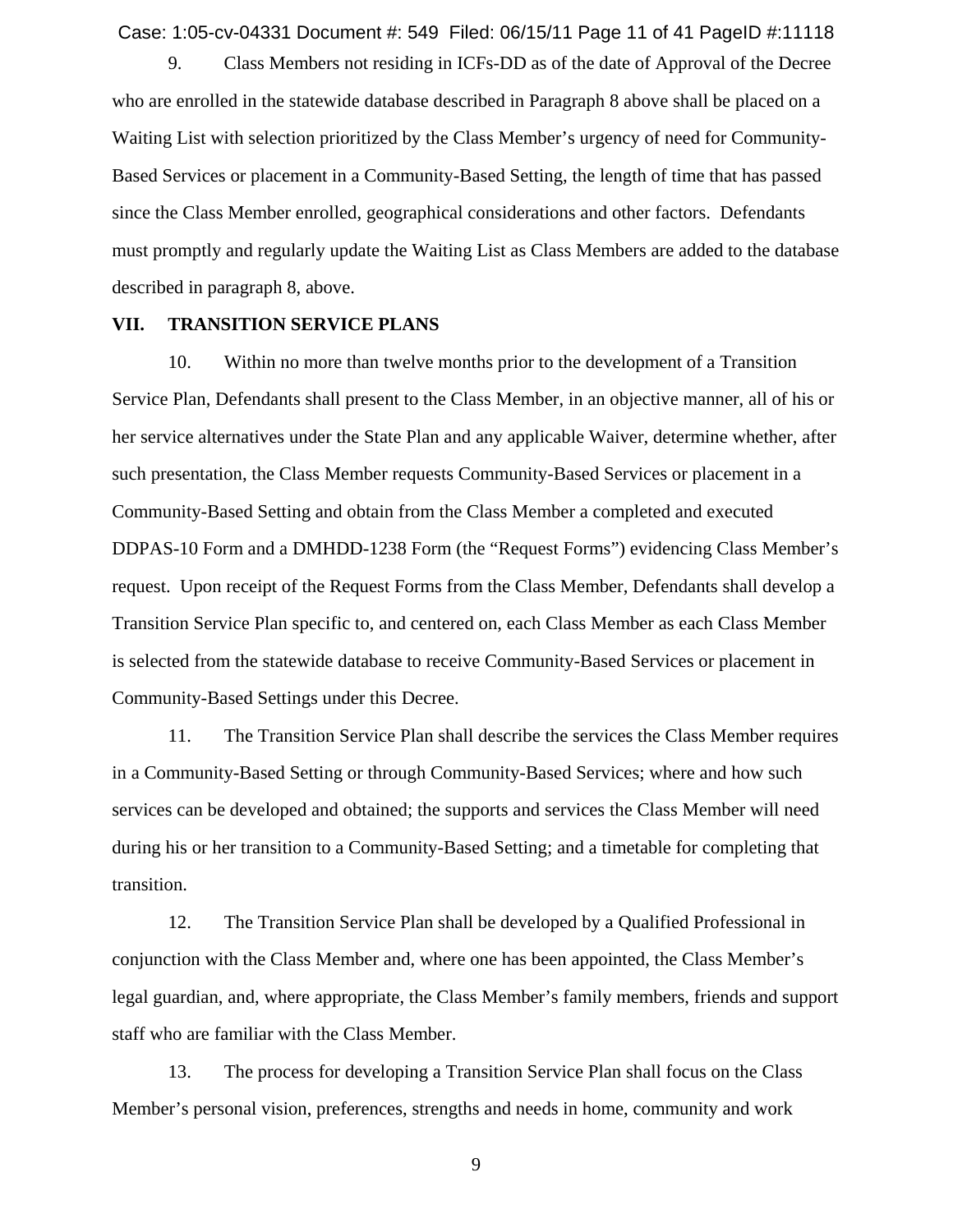environments and shall reflect the value of supporting the Class Member with relationships, productive work, participation in community life, and personal decision-making. Case: 1:05-cv-04331 Document #: 549 Filed: 06/15/11 Page 12 of 41 PageID #:11119

14. All services and supports in the Transition Service Plan must be integrated into the community to the maximum extent possible, consistent with the choices of the Class Member and the Class Member's legal guardian.

15. The Transition Service Plan shall not be limited by the current availability of services, provided, however, that nothing in this paragraph obligates Defendants to provide the types of services beyond those included in the Waiver and/or the State Plan.

16. The Transition Service Plan shall be completed within sufficient time to provide appropriate and sufficient transitions of Class Members in accordance with the deadlines set forth in the Decree.

#### **VIII. BENCHMARKS FOR TRANSITIONS OF CLASS MEMBERS RESIDING IN ICFs-DD AS OF THE DATE OF APPROVAL OF THE DECREE**

17. Subject to the interim requirements set forth below, within six (6) years after Approval of the Decree, all Class Members residing in ICFs-DD as of the date of Approval of the Decree (regardless of when in this timeframe the Class Member affirmatively requested placement in a Community-Based Setting) will transition to Community-Based Settings consistent with their Transition Service Plans, if, at the time of transition, the Class Member requests placement in a Community-Based Setting, as confirmed and documented in accordance with Paragraph 10.

18. Within two and a half years after Approval of the Decree: not less than one-third of the total number of those Class Members residing in ICFs-DD as of the date of Approval of the Decree who have, within two (2) years after the date of Approval of the Decree, affirmatively requested placement in a Community-Based Setting will be transitioned to Community-Based Settings consistent with their Transition Service Plans.

19. Within four and a half years after Approval of the Decree: not less than twothirds of the total number of those Class Members residing in ICFs-DD as of the date of Approval of the Decree who have, within four (4) years after the date of Approval of the Decree, affirmatively requested placement in a Community-Based Setting will be transitioned to Community-Based Settings consistent with their Transition Service Plans.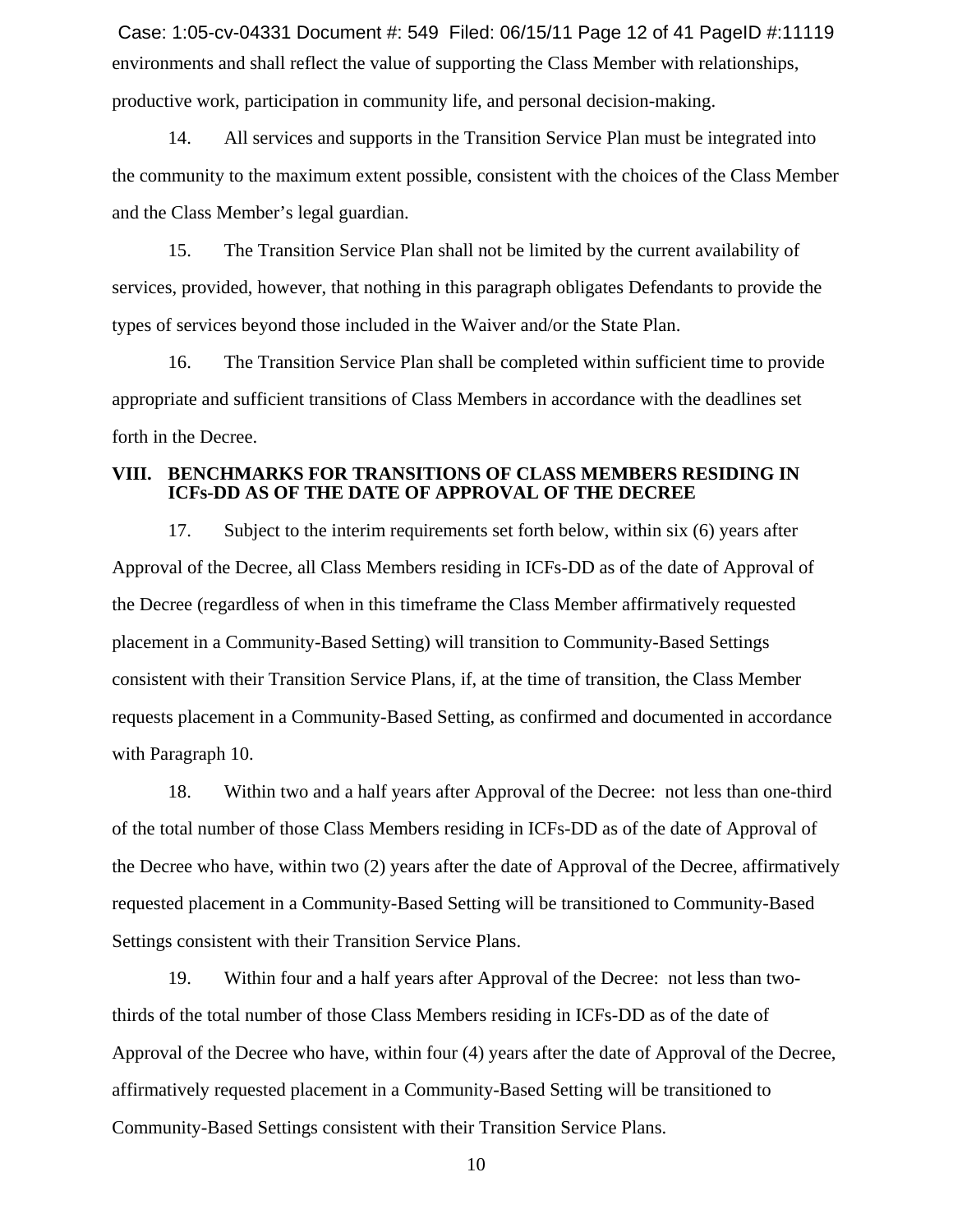Case: 1:05-cv-04331 Document #: 549 Filed: 06/15/11 Page 13 of 41 PageID #:11120

# **IX. BENCHMARKS FOR TRANSITIONS OF CLASS MEMBERS NOT RESIDING IN ICFs-DD AS OF THE DATE OF APPROVAL OF THE DECREE**

20. Within one (1) year after Approval of the Decree, Defendants shall screen all Class Members residing in a Family Home who are enrolled in the database described in Paragraph 8 as of the date of Approval of the Decree regarding the Class Members' potential eligibility and need for developmental disabilities services, including (i) a determination of whether such Class Members meet the Crisis criteria set forth in Paragraph 21(a) and, (ii) after presenting to the Class Member, in an objective manner, all of his or her service alternatives under the State Plan and any applicable Waiver, a determination of whether the Class Member requests Community-Based Services or placement in a Community-Based Setting, as confirmed and documented in accordance with Paragraph 10.

# 21. **Class Members Who Reside in a Family Home and Are Determined to be in a Situation of Crisis.**

- (a) For purposes of the Decree, an Individual is in a situation of "Crisis" if he or she is at imminent risk of abuse, neglect, or homelessness. The provision of interim emergency services (including interim placement in an ICF-DD where no placement in a Community-Based Setting was immediately available) will not necessarily exclude the Individual from being deemed to be in a situation of Crisis. Some examples of circumstances that constitute Crisis include, but are not limited to circumstances:
	- (i) where the Individual's caregiver(s) are deceased;
	- (ii) where the Individual's caregiver is unable to address the support needs of the Individual, thereby jeopardizing the Individual's health, well-being, and/or safety;
	- (iii) where physical and/or mental injury and/or sexual abuse is being inflicted on the Individual;
	- (iv) where the Individual is homeless or without domicile; or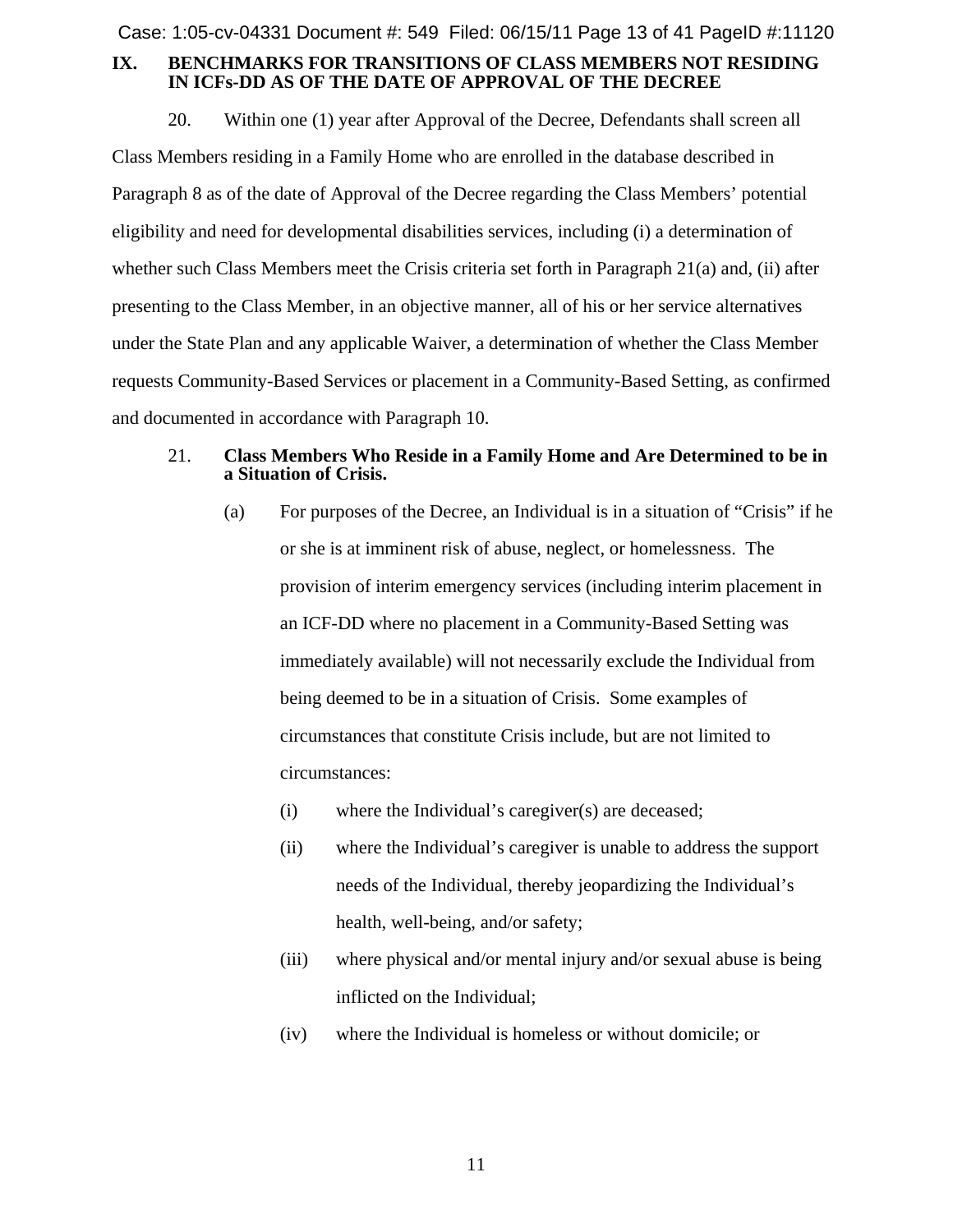Case: 1:05-cv-04331 Document #: 549 Filed: 06/15/11 Page 14 of 41 PageID #:11121

- (v) where the Individual's behaviors (e.g., verbal and /or physical aggression, bodily harm to self and/or others) put the Individual and/or family member(s) at risk of serious harm.
- (b) If, following a screening, the Individual who is determined to be in Crisis requests appropriate Community-Based Services to be provided in the Family Home or requests placement in a Community-Based Setting, Defendants will promptly develop, in conjunction with the Class Member, a Transition Service Plan. Transition Service Plans for such Class Members shall be developed as set forth in Section VII, above.
- (c) Defendants shall ensure that all Class Members who are determined to be in a situation of Crisis, and who request to receive Community-Based Services and/or placement in a Community-Based Setting, receive such services and/or placement in such setting expeditiously. If a Class Member is determined to be in Crisis and then moves into an ICF-DD before Defendants are able to provide a placement in a Community-Based Setting, that change in the Class Member's residential status will not in itself change the determination of Crisis or change the Defendants' obligation to place the Class Member in a Community-Based Setting expeditiously, provided that, at the time of transition to a Community-Based Setting, the Class Member requests placement in a Community-Based Setting, as confirmed and documented at that time. There is no limit to, or cap upon, the number of Class Members in Crisis who shall be served pursuant to the Decree.

#### 22. **Benchmarks for Transitions of "Waiting List Class Members"**

(a) Class Members who become residents of ICFs-DD after the date of Approval of the Decree, but who did not reside in ICFs-DD as of the date of Approval of the Decree, shall be enrolled in the database described in Paragraph 8, placed on the Waiting List described in Paragraph 9 and served in accordance with this Paragraph 22, provided that the Class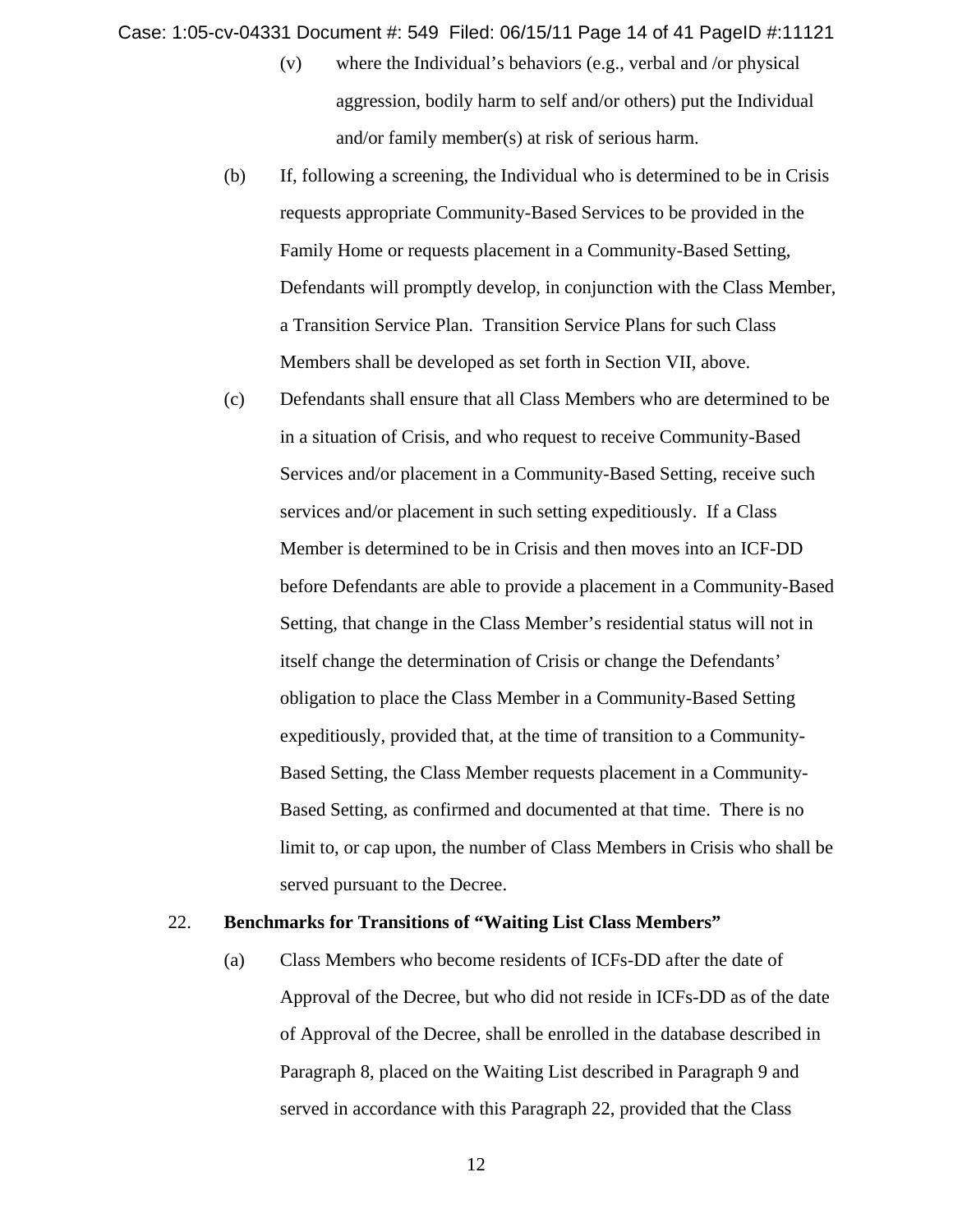Member requests Community-Based Services or placement in a Community-Based Setting, as confirmed and documented in accordance with Paragraph 10. Case: 1:05-cv-04331 Document #: 549 Filed: 06/15/11 Page 15 of 41 PageID #:11122

- (b) Class Members residing at a Family Home who, as a result of the screening described in Paragraphs 20 and 21(a), are not determined to be in a situation of Crisis but who have requested and been identified as appropriate for Community-Based Services or placement in a Community-Based Setting will be placed on the Waiting List described in Paragraph 9 and served in accordance with this Paragraph 22.
- (c) Collectively, the Class Members identified in sub-Paragraphs 22(a) and 22(b), above, shall be referred to as "Waiting List Class Members."
- (d) Within two (2) years after Approval of the Decree, Defendants shall provide, in accordance with the Class Members' Transition Service Plans, appropriate Community-Based Services and/or placement in Community-Based Settings for at least 1,000 Waiting List Class Members who are selected from the Waiting List described in Paragraph 9 above, with these Class Members served in order of priority. In each of the third, fourth, fifth and sixth years following Approval of the Decree, Defendants shall serve at least 500 additional Waiting List Class Members who are selected from the Waiting List, again in order of priority. The obligations set forth in this Paragraph 22(d) do not obligate Defendants to serve more than 500 additional Waiting List Class Members who are selected from the Waiting List in each of the third, fourth, fifth, and sixth years following Approval of the Decree.

#### **X. PROVISION OF SERVICES AFTER THE END OF THE SIXTH YEAR FOLLOWING APPROVAL OF THE DECREE**

23. All Class Members who are on the Waiting List after the end of the sixth year following Approval of the Decree shall receive appropriate Community-Based Services and/or placement in a Community-Based Setting, such that they move off the Waiting List at a reasonable pace, provided that the Class Members have requested such services and/or settings at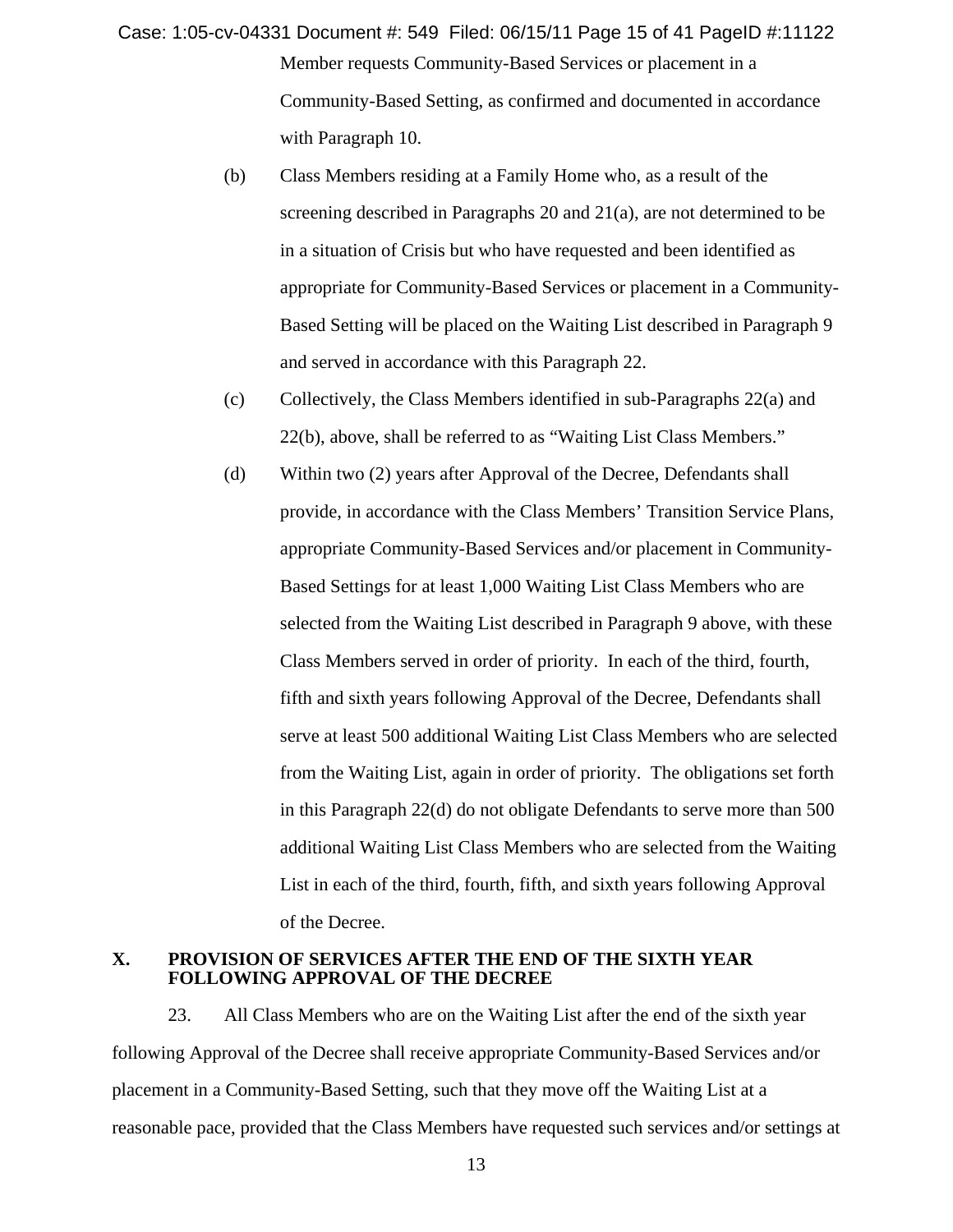the point when they are to move off the Waiting List and that the requests are confirmed and documented in accordance with Paragraph 10. Case: 1:05-cv-04331 Document #: 549 Filed: 06/15/11 Page 16 of 41 PageID #:11123

# **XI. DISPUTE RESOLUTION**

24. Any Class Member who disputes a decision by Defendants or a Community Service Provider regarding eligibility for, or delivery of, Community-Based Services or placement in a Community-Based Setting shall, pursuant to governing law, have the right to appeal or seek administrative or judicial review of such decisions through Defendants' existing Fair Hearings process (as set forth in 89 Ill.Adm.Code Part 120) or as otherwise provided by law. Class Members also may avail themselves of any informal appeal process that currently exists.

# **XII. OUTREACH**

25. Defendants shall maintain a fair and accessible process by which Individuals with Developmental Disabilities or their legal guardians can affirmatively request in writing to receive Community-Based Services and/or placement in a Community-Based Setting or to receive ICF-MR services in an ICF-DD, and Defendants shall maintain up-to-date records of those requests. Defendants, in conjunction with Class Counsel, also shall ensure that Individuals with Developmental Disabilities, and their guardians and/or families, have the opportunity to receive complete, accurate, and objective information regarding all alternative choices for longterm care services for eligible Individuals with Developmental Disabilities. Nothing in this Paragraph, or any other provision of this Decree, requires Defendants to provide this information to Individuals or their guardians or families who are not interested in changing their current placement. All costs for outreach shall be borne by Defendants. Details about how Defendants shall conduct the obligations set forth in this Paragraph 25 will be set forth in the Implementation Plan described below.

#### **XIII. IMPLEMENTATION**

26. **Overview and Contents of the Implementation Plan**. Defendants, with the input of the Monitor, Plaintiffs, Class Counsel, Intervenors and Intervenors' Counsel shall create and implement an Implementation Plan to accomplish the obligations and objectives set forth in the Decree. Intervenors and Intervenors' Counsel's input shall be limited to those portions of the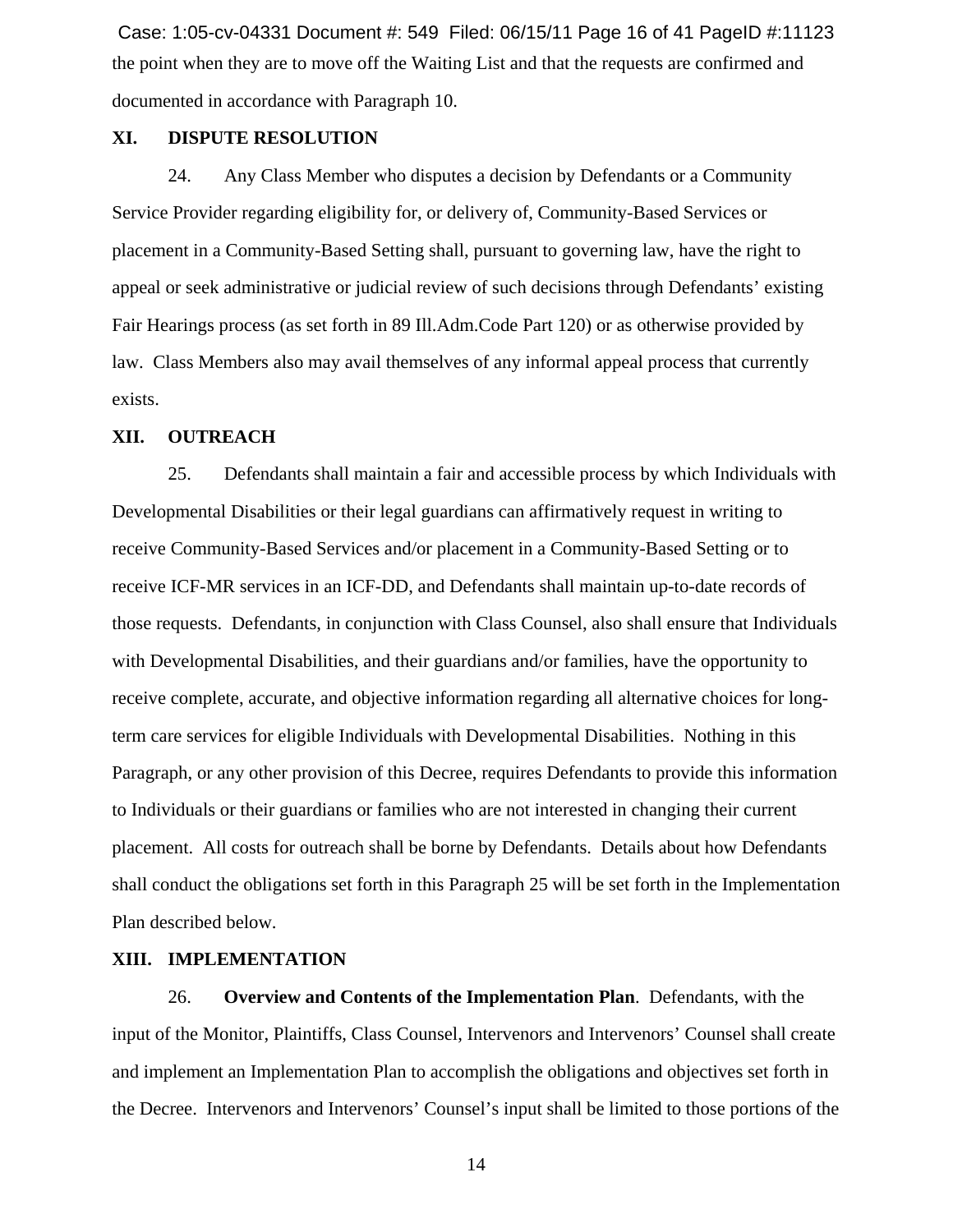Implementation Plan which relate to Paragraphs 4-10, 25 and 45 of this Decree regarding Individuals who choose to receive ICF/MR services in an ICF-DD. The Implementation Plan must, at a minimum: Case: 1:05-cv-04331 Document #: 549 Filed: 06/15/11 Page 17 of 41 PageID #:11124

- (a) establish specific tasks, timetables, goals, programs, plans, strategies and protocols to assure that Defendants fulfill the requirements of each provision of the Decree;
- (b) describe the hiring, training and supervision of the personnel necessary to implement the Decree;
- (c) describe necessary resource development activities, including actions, inter-agency agreements, requests for proposals and the development of other resources necessary to implement the Decree;
- (d) describe the methods and mechanisms by which Defendants shall comply with the obligations set forth in Paragraph 25, above;
- (e) identify, based on information known at the time the Implementation Plan is prepared, any services or supports required in Transition Service Plans formulated pursuant to the Decree that are not currently available in the appropriate quantity, quality or geographic location; and
- (f) identify, based on information known at the time the Implementation Plan is prepared, any services and supports which, based on demographic or other data, are expected to be required in the following six months to meet the obligations of the Decree.

27. Within ninety (90) days after Approval of the Decree, Defendants shall provide the Monitor, Plaintiffs, Class Counsel, Intervenors and Intervenors' Counsel with a draft Implementation Plan. The Monitor, Plaintiffs and Class Counsel will participate in developing and finalizing the Implementation Plan, which shall be finalized and filed with the Court within six (6) months following Approval of the Decree. Intervenors may provide input to the Parties and the Monitor on the Implementation Plan. In the event the Monitor or Plaintiffs disagree with the Defendants' proposed Implementation Plan, the matter shall be submitted to the Court for resolution. If Intervenors disagree with the Defendants' proposed Implementation Plan with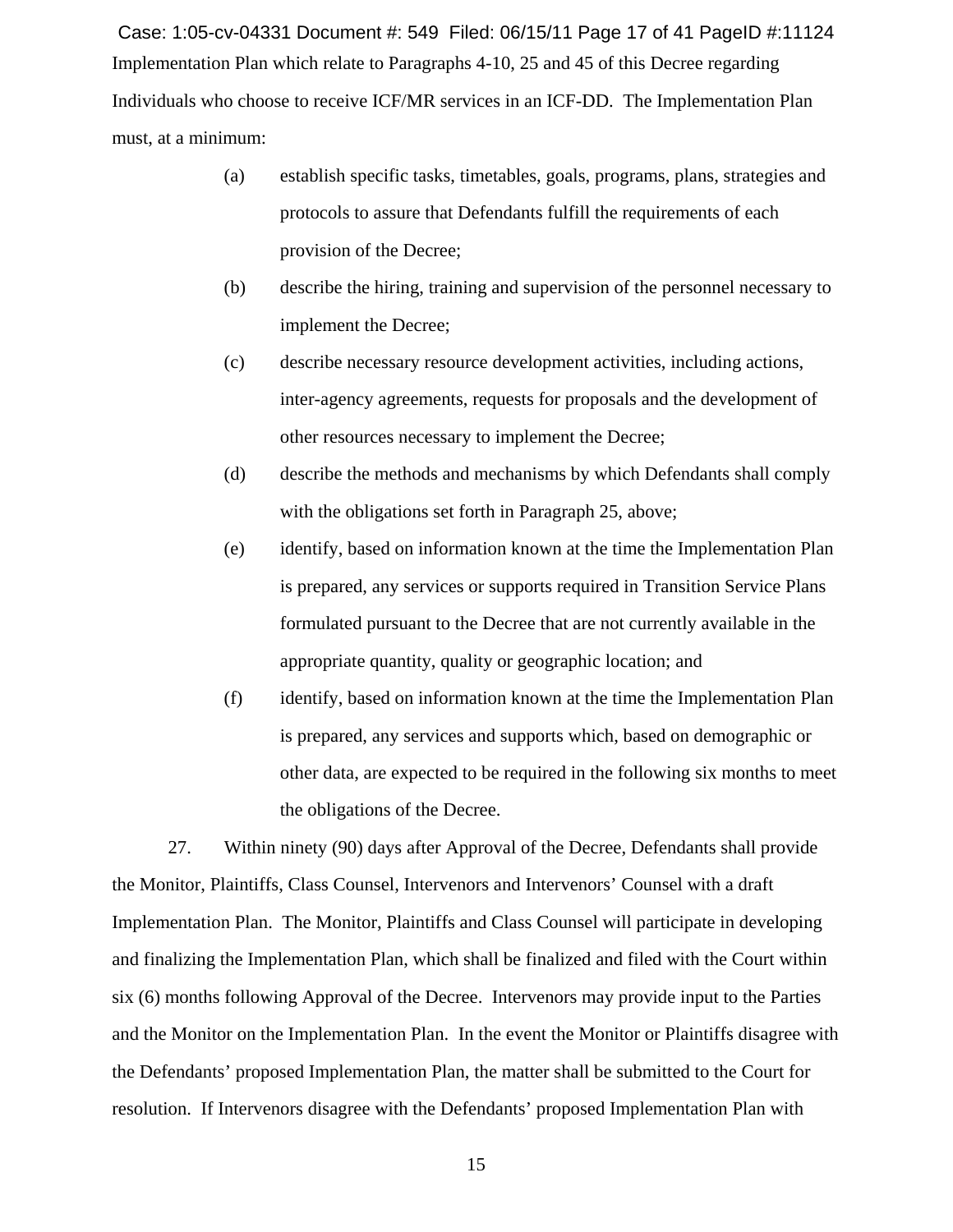respect to provisions in Paragraphs 4-10, 25 and 45 regarding Individuals who choose to receive ICF/MR services in an ICF-DD, Intervenors may submit any such issue to the Court for resolution. The Monitor, Plaintiffs, or Intervenors shall submit such issues within fourteen (14) days after the filing of the Implementation Plan. Case: 1:05-cv-04331 Document #: 549 Filed: 06/15/11 Page 18 of 41 PageID #:11125

28. The Implementation Plan shall be updated and amended annually, or at such earlier intervals as Defendants deem necessary or appropriate. The Monitor, Plaintiffs, Class Counsel, Intervenors and Intervenors' Counsel may review and comment upon any such updates or amendments. Intervenors' and Intervenors' Counsel's comments shall be limited to those updates or amendments which relate to provisions in Paragraphs 4-10, 25 and 45 of this Decree regarding Individuals who choose to receive ICF/MR services in an ICF-DD. In the event the Monitor or Plaintiffs disagree with the Defendants' proposed updates or amendments, the matter may be submitted to the Court for resolution. If Intervenors disagree with the Defendants' proposed updates or amendments relating to provisions in Paragraphs 4-10, 25 and 45 of this Decree regarding Individuals who choose to receive ICF/MR services in an ICF-DD, Intervenors may submit such issue to the Court for resolution.

29. The Implementation Plan, and any amendments or updates thereto, shall be set forth in a separate Court Order supplemental to the Decree.

#### **XIV. MONITORING AND COMPLIANCE**

30. **Appointment of a Monitor**. The Court shall appoint an independent and impartial Monitor who is knowledgeable concerning the management and oversight of programs serving Individuals with Developmental Disabilities. The Parties shall endeavor to agree on a single candidate for Monitor, after obtaining input from Class Members. Intervenors may provide input to the Parties on the Monitor. Within twenty-one (21) days after Approval of the Decree, the Parties shall submit to the Court their joint recommendation or separate nominations for a Monitor. If the Parties cannot agree, Plaintiffs and Defendants shall each submit to the Court the names of no more than two qualified professionals or organizations who are experienced in the design and development of community programs for Individuals with Developmental Disabilities, and experienced in the administration and monitoring of specialized services for Individuals with Developmental Disabilities. Each Party will have seven (7) days to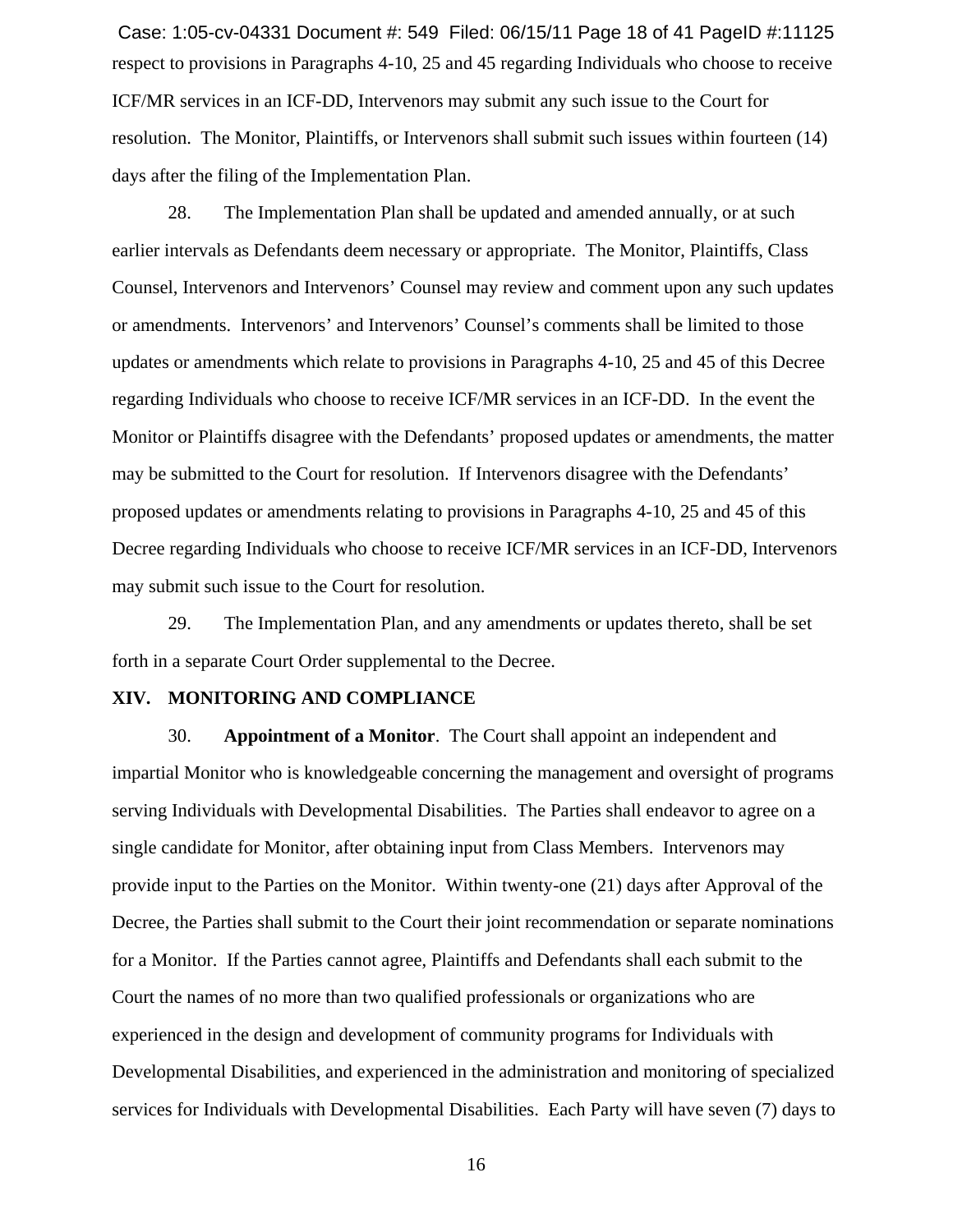comment on the qualifications of the other Party's candidate(s). Intervenors may, within the same seven (7) days, comment on the qualifications of any one or more of the Parties' candidates. The Court then shall select the Monitor from the names submitted by the Parties. In the event the Monitor resigns or otherwise becomes unavailable, and the Parties cannot agree on a replacement Monitor to recommend to the Court, the process described above will be used to select a replacement Monitor. Case: 1:05-cv-04331 Document #: 549 Filed: 06/15/11 Page 19 of 41 PageID #:11126

31. **Role of the Monitor**. The duties of the Monitor shall include gauging Defendants' compliance with the Decree, identifying actual and potential areas of noncompliance with the Decree, facilitating the resolution of compliance issues without Court intervention, and recommending appropriate action by the Court in the event an issue cannot be resolved by discussion and negotiation among the Monitor, the Parties, and, with respect to provisions in Paragraphs 4-10, 25, and 45 of this Decree regarding Individuals who choose to receive ICF/MR services in an ICF-DD, the Intervenors. The Monitor may retain such staff and/or consultants as appropriate to assist in the performance of his or her duties.

#### 32. **Development of Measurable Standards for Evaluation.**

(a) Within 90 days after the Monitor's appointment, the Monitor shall submit to the Parties and the Intervenors a set of objective standards to guide the Monitor in evaluating Defendants' compliance with the Decree. Intervenors may provide input to the Parties and the Monitor on the standards. In the event any of the Parties believe that such standards are insufficient or inappropriate, they shall first meet and confer with the Monitor in an effort to revise the standards in a manner acceptable to the Monitor and the Parties. In the event the Intervenors believe that such standards are insufficient or inappropriate with respect to Paragraphs 4-10, 25 and 45 of this Decree regarding Individuals who choose to receive ICF/MR services in an ICF-DD, they shall first meet and confer with the Monitor and the Parties in an effort to revise the standards in a manner acceptable to the Monitor, the Parties, and the Intervenors. In the event that following any such meet and confer, the Monitor, the Parties, and the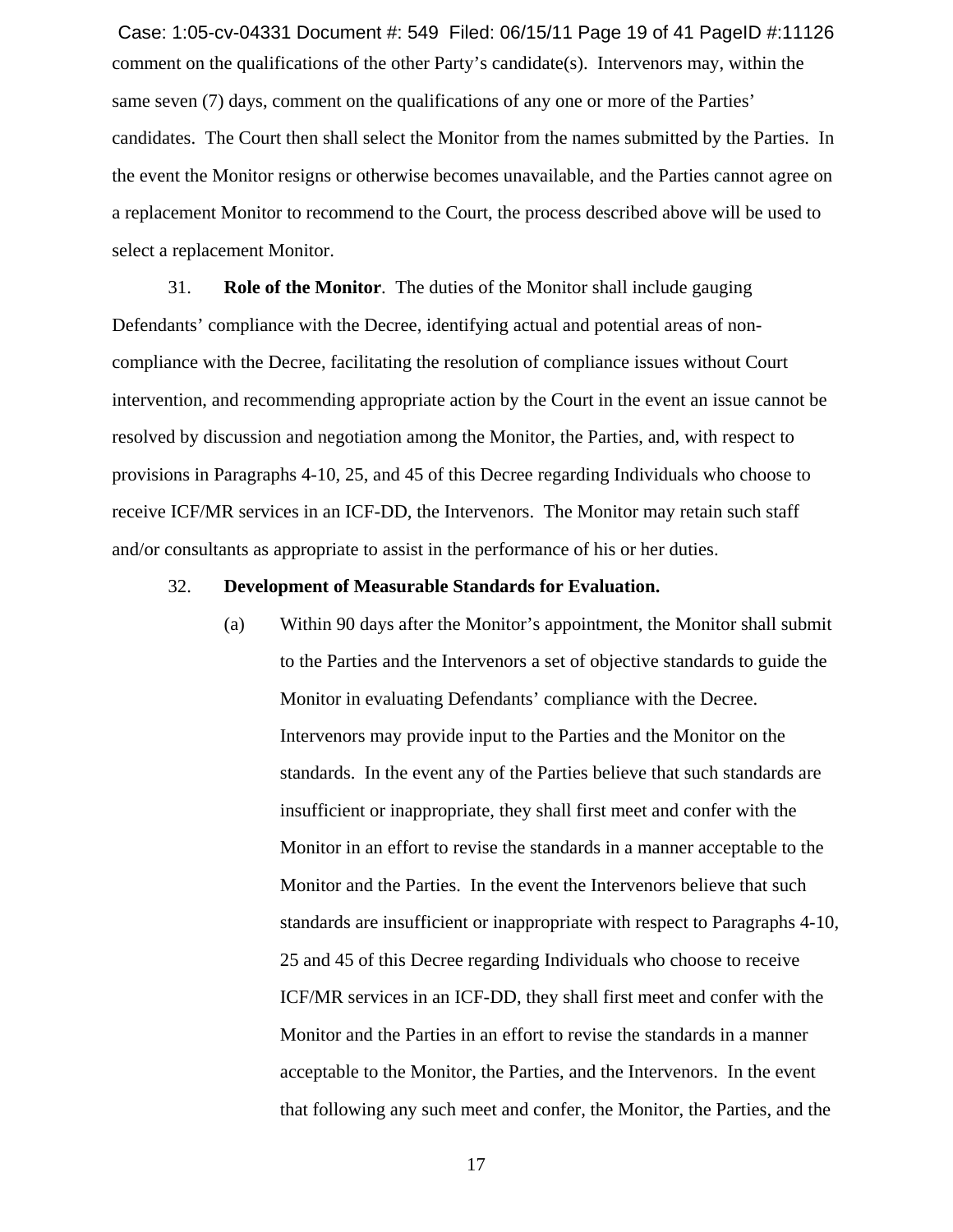- Intervenors are unable to agree on such standards, any of the Parties or the Intervenors may seek appropriate relief from the Court within 14 days after they meet and confer. Once finalized, the objective standards will be made publicly available. Case: 1:05-cv-04331 Document #: 549 Filed: 06/15/11 Page 20 of 41 PageID #:11127
	- (b) Appropriate standards by which the Monitor evaluates Defendants' compliance with the Decree shall include, but are not limited to, the following:
		- (i) whether Transition Service Plans meet the criteria set forth in Section VII;
		- (ii) whether the benchmarks set forth in Sections VIII and IX and X have been satisfied;
		- (iii) whether Class Members who are determined to be in Crisis receive services expeditiously in accordance with Paragraph 21;
		- (iv) the extent to which, at periodic intervals, Class Members are being placed in Community-Based Settings; and
		- (v) the extent to which, at periodic intervals, Class Members are receiving Community-Based Services.
	- (c) None of the standards adopted by the Monitor pursuant to this Paragraph 32 shall in any way modify, change or otherwise abrogate any of the terms of the Decree or Defendants' obligations under the Decree.

33. **Review and Evaluation of Data and Information**. The Monitor shall review and evaluate Defendants' compliance with the terms of the Decree. Not less than every six (6) months, Defendants shall provide to the Monitor, Plaintiffs, Class Counsel, Intervenors and Intervenors' Counsel and make publicly available, a detailed report containing data and information sufficient to evaluate Defendants' compliance with the Decree and Defendants' progress towards achieving compliance. Prior to the first report, the Parties and the Monitor will agree on the data and information that must be included in such reports. The Intervenors may provide input to the Parties and the Monitor on the proposed data and information. Defendants will not refuse any request by the Monitor for documents or other information that are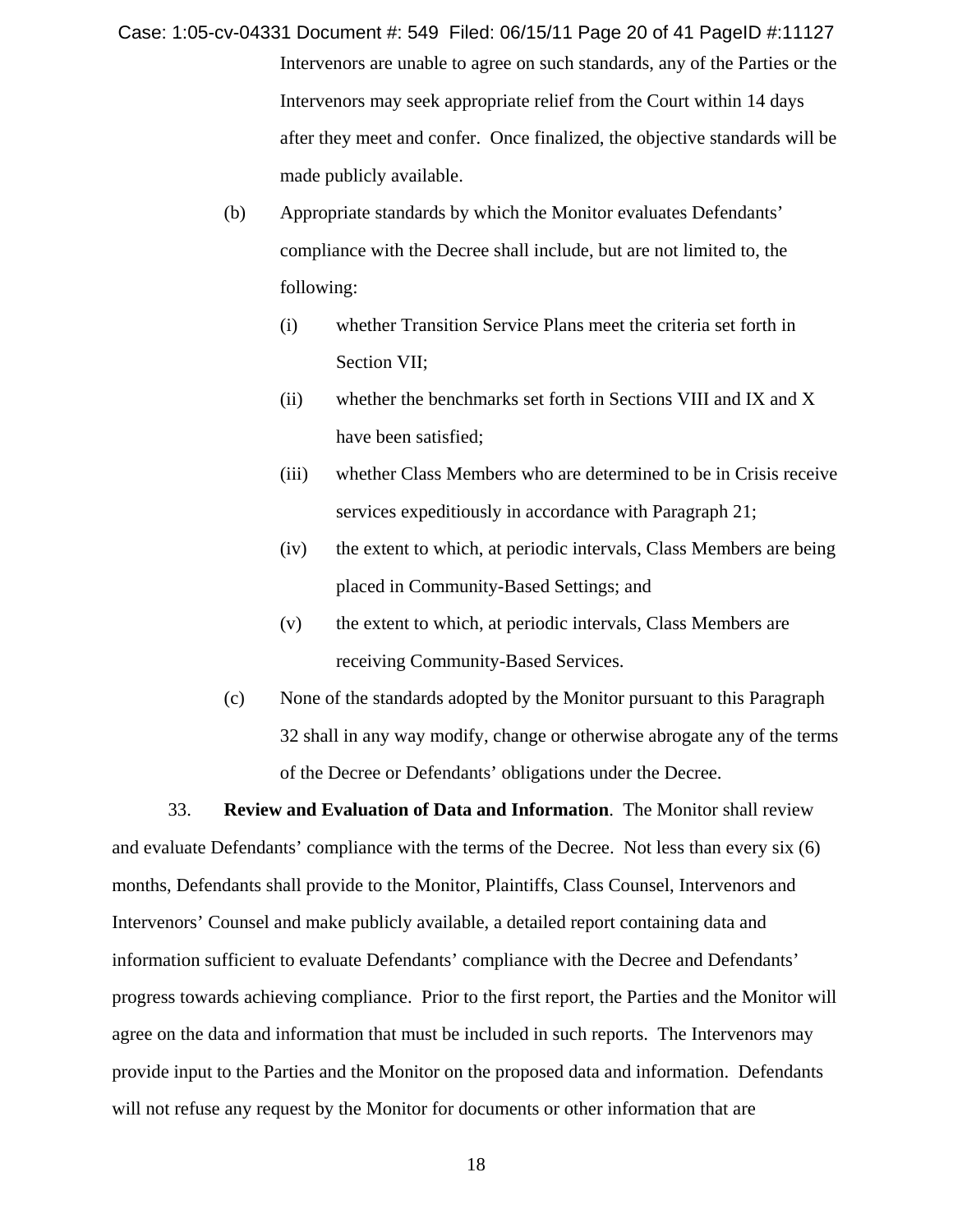reasonably related to the Monitor's review and evaluation of Defendants' compliance with the Decree, and Defendants will, upon reasonable notice, permit confidential interviews of Defendants' staff or consultants, except their attorneys. The Monitor will have access to all Class Members and their records and files, as well as to those service providers, facilities, buildings and premises that serve, or are otherwise pertinent to, Class Members, where such access is reasonably related to the Monitor's review and evaluation of Defendants' compliance with the Decree. The Defendants shall comply with Plaintiffs' requests for information that are reasonably related to Defendants' compliance with the Decree, including without limitation requests for records and other relevant documents pertinent to implementation of the Decree or to Class Members. Class Counsel also shall be permitted to review the information provided to the Monitor. All information provided to the Monitor and/or Class Counsel pursuant to the Decree shall be subject to the Protective Order. Case: 1:05-cv-04331 Document #: 549 Filed: 06/15/11 Page 21 of 41 PageID #:11128

34. **Reporting**. The Monitor shall file annual reports with the Court, which shall be served on all Parties and Intervenors and be made publicly available. Such reports shall include the information necessary, in the Monitor's professional judgment, for the Court, Plaintiffs, and Intervenors to evaluate Defendants' compliance or non-compliance with the terms of the Decree. The Monitor may file additional reports as necessary.

35. **Compliance**. In the event the Monitor finds Defendants not in compliance with the Decree, the Monitor shall promptly meet and confer with the Parties in an effort to agree on steps necessary to achieve compliance. In the event the Monitor finds Defendants not in compliance with the Decree relating to provisions in Paragraphs 4-10, 25, and 45 of this Decree regarding Individuals who choose to receive ICF/MR services in an ICF-DD, the Monitor shall promptly meet and confer with the Parties and the Intervenors in an effort to agree on steps necessary to achieve compliance. In the event that Plaintiffs believe that Defendants are not complying with the terms of the Decree, Plaintiffs shall notify the Monitor and Defendants of Defendants' potential non-compliance. The Monitor then shall review Plaintiffs' claims of actual or potential non-compliance and, as the Monitor deems appropriate in his or her professional judgment, meet and confer with Defendants and Plaintiffs in an effort to agree on steps necessary to achieve compliance with the Decree. If the Monitor and Parties agree, such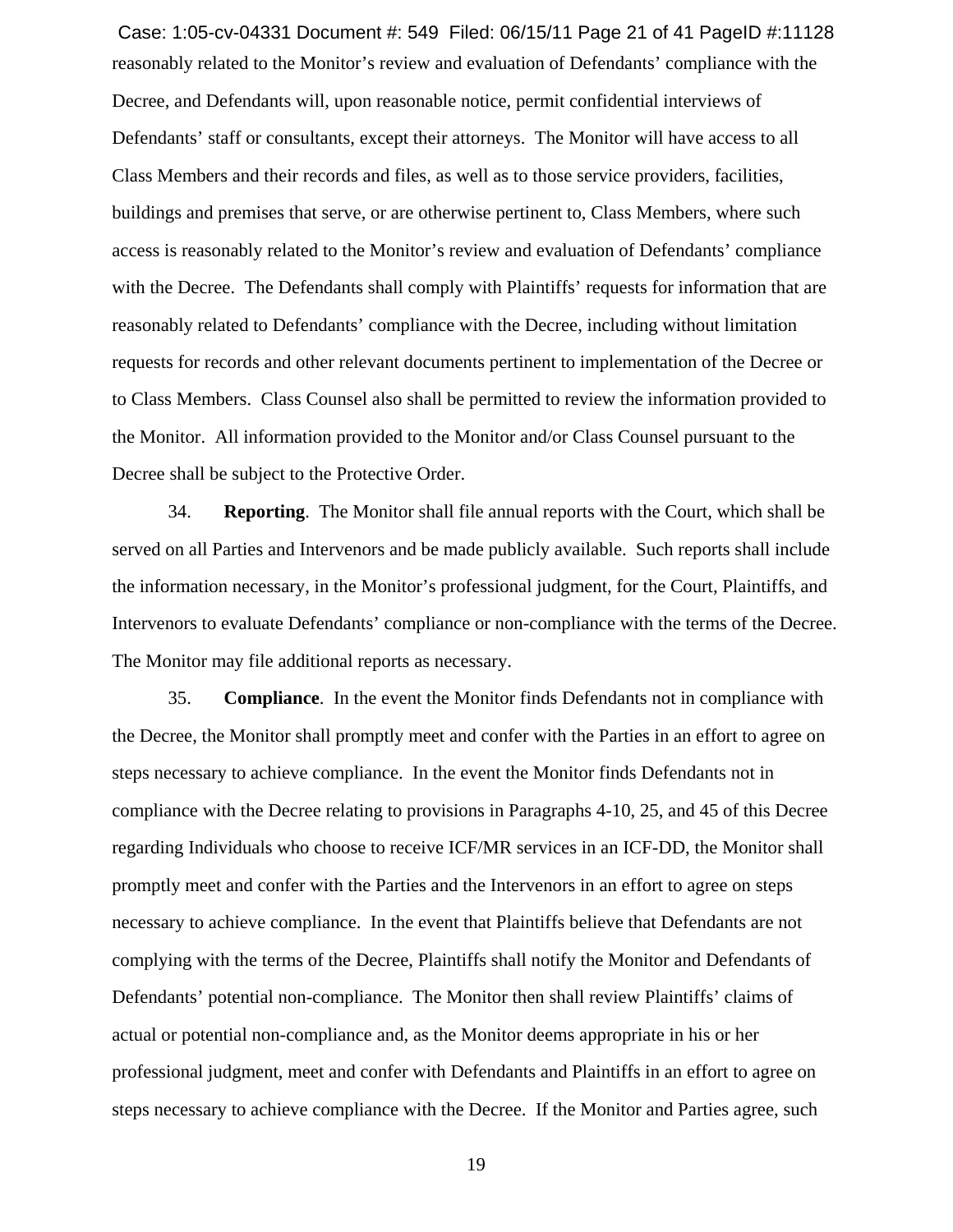steps shall be memorialized in writing and set forth in a separate Court Order supplemental to the Decree. In the event that the Monitor is unable to reach agreement with Defendants and Plaintiffs, the Monitor may seek appropriate relief from the Court. In the event that Plaintiffs believe that Defendants are not in compliance with the Decree and that the Monitor refuses or fails to act, Plaintiffs may seek appropriate relief from the Court. Case: 1:05-cv-04331 Document #: 549 Filed: 06/15/11 Page 22 of 41 PageID #:11129

 In the event that Intervenors believe that Defendants are not complying with the terms of the Decree relating to provisions in Paragraphs 4-10, 25, and 45 of this Decree regarding Individuals who choose to receive ICF/MR services in an ICF-DD, Intervenors shall notify the Monitor and Parties of Defendants' potential non-compliance. The Monitor then shall review Intervenors' claims of actual or potential non-compliance and, as the Monitor deems appropriate in his or her professional judgment, meet and confer with the Parties and Intervenors in an effort to agree on steps necessary to achieve compliance with the Decree. If the Monitor, the Intervenors and Parties agree, such steps shall be memorialized in writing and set forth in a separate Court Order supplemental to the Decree. In the event that the Monitor is unable to reach agreement with Intervenors, Defendants and Plaintiffs, the Monitor may seek appropriate relief from the Court. In the event that the Intervenors believe that Defendants are not in compliance with the Decree and that the Monitor refuses or fails to act, Intervenors may seek appropriate relief from the Court.

The Monitor will not communicate with the Court without advance notice to the Parties and the Intervenors. Individuals who choose to receive ICF/MR services in an ICF-DD shall have the same rights as Class Members to enforce this Decree, provided however that such Individuals' rights to enforce this Decree shall be limited to enforcement of provisions in Paragraphs 4-10, 25, and 45 of this Decree regarding Individuals who choose to receive ICF/MR services in an ICF-DD.

36. **Compensation of the Monitor**. Defendants shall compensate the Monitor and his or her staff and consultants at their usual and customary rate. Defendants shall reimburse all reasonable expenses of the Monitor and the Monitor's staff, consistent with the guidelines set forth in the "Governor's Travel Control Board Travel Guide for State Employees." Defendants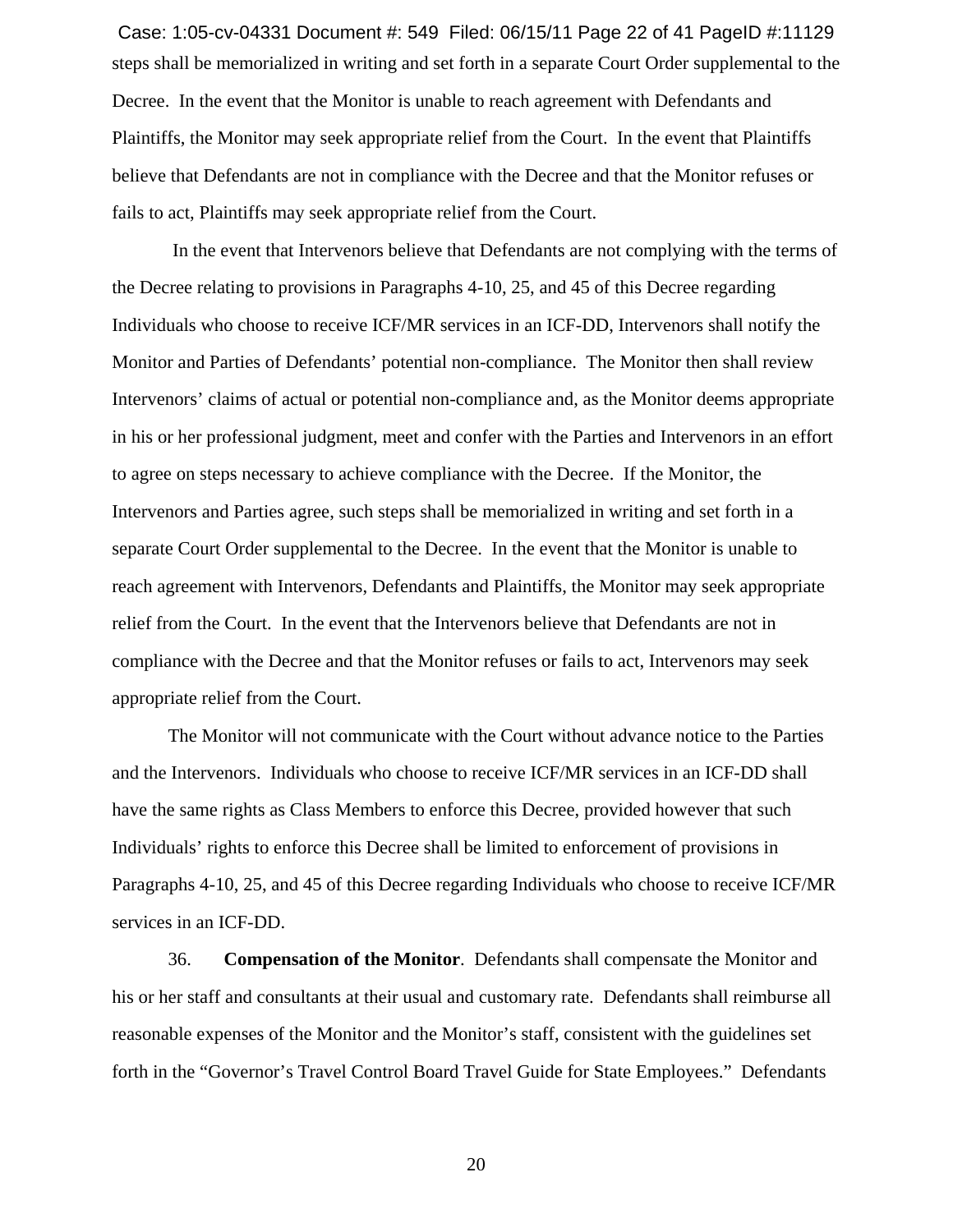reserve their right to seek relief from the Court if Defendants believe that any of the Monitor's charges are inappropriate or unreasonable. Case: 1:05-cv-04331 Document #: 549 Filed: 06/15/11 Page 23 of 41 PageID #:11130

# **XV. NAMED PLAINTIFFS**

37. As part of the settlement of the Litigation, within sixty (60) days after Approval of the Decree, Defendants shall offer each of the Named Plaintiffs the opportunity to receive appropriate Community-Based Services or placement in a Community-Based Setting. Provision of services to the Named Plaintiffs pursuant to this provision shall not be used to determine any other particular Class Member's eligibility for services under the terms of the Decree.

#### **XVI. ATTORNEYS' FEES AND COSTS**

38. In full settlement of all attorneys' fees incurred in connection with the Litigation, Defendants shall pay \$1,740,000.00 to Class Counsel and \$500,000.00 to Intervenors' Counsel. In addition, in full settlement of all out-of-pocket costs and expenses (not to include attorneys' fees) incurred by Class Counsel, Defendants shall pay to Class Counsel reasonable costs and expenses incurred by Class Counsel through and including the Approval of the Decree and any appeal thereof. Class Counsel shall provide Defendants with their out-of-pocket costs and expenses and appropriate supporting documentation so that Defendants have an opportunity to review them and, if necessary, meet and confer with Class Counsel and bring any disputes before the Court. Defendants shall pay one-half of the aforesaid amounts due Class Counsel and onehalf of the aforesaid amount due Intervenors' Counsel in State Fiscal Year 2012 (which begins July 1, 2011) and one-half of the aforesaid amounts due Class Counsel and one-half of the aforesaid amount due Intervenors' Counsel in State Fiscal Year 2013 (which begins July 1, 2012). All of the aforesaid amounts shall be distributed to Class Counsel and Intervenors' Counsel in the manner set forth in written instructions provided by Class Counsel and Intervenors' Counsel, respectively. Furthermore, such amounts shall be set forth in one or more Judgment Orders to be entered by the Court within fourteen (14) days after Approval of the Decree. Defendants shall complete and submit all paperwork necessary for payment of the first half of the aforesaid amounts, plus applicable statutory post-judgment interest, within (a) five (5) business days after expiration of the time to appeal the Decree without the filing of a Notice of Appeal, or after the issuance of the mandate by the highest reviewing court, whichever is later,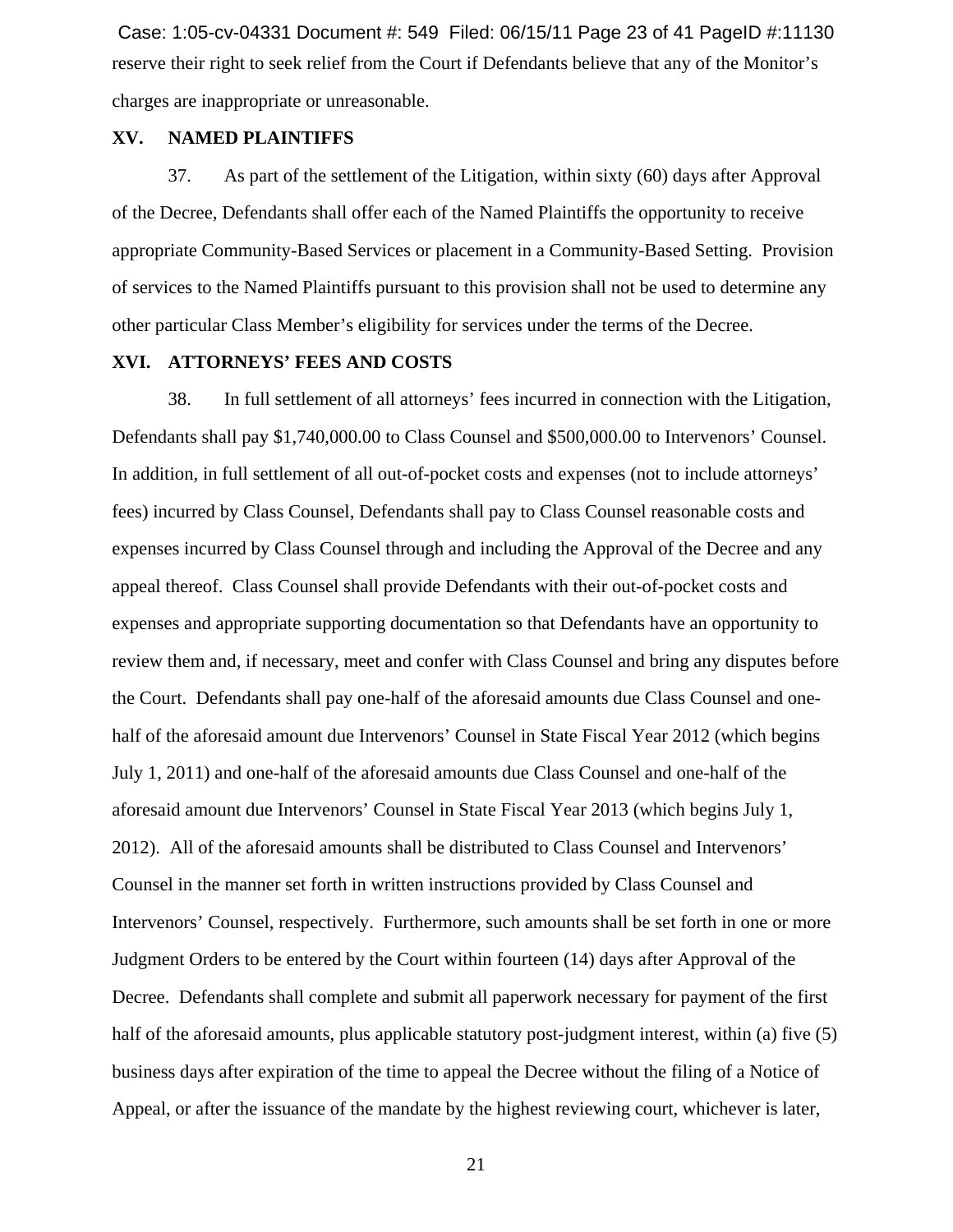or (b) July 1, 2011, whichever is later. Defendants shall complete and submit all paperwork necessary for payment of the second half of the aforesaid amounts, plus applicable statutory post-judgment interest, on July 2, 2012. Case: 1:05-cv-04331 Document #: 549 Filed: 06/15/11 Page 24 of 41 PageID #:11131

39. Nothing herein shall preclude the Court from imposing sanctions or other relief for non-compliance with the Decree.

#### **XVII. MISCELLANEOUS PROVISIONS**

40. **Approval of the Decree**. "Approval of the Decree" shall be deemed to occur on the date the Court enters the Decree.

41. **Costs of Notices**. The cost of all notices hereunder or otherwise ordered by the Court shall be borne by Defendants.

42. **Signatories**. Each undersigned representative of a Defendant to this Litigation and the Attorney General for the State of Illinois certifies that he or she is authorized to enter into the terms and conditions of the Decree and to execute and bind legally such Defendant to this document. Each undersigned representative of Plaintiffs and Class Counsel certifies that he or she is authorized to enter into the terms and conditions of the Decree and to execute and bind legally the Plaintiffs and Class Counsel to this document. Each undersigned representative of the Intervenors certifies that he or she is authorized to enter into the terms and conditions of the Decree and to execute and bind legally those individuals whom he or she represents to this document.

#### 43. **Delivery of Notices or Mailings.**

- (a) Delivery of notices or mailings to Plaintiffs shall be made to: Equip for Equality, Attn.: Barry Taylor (or his successor), 20 North Michigan Avenue, Suite 300, Chicago, Illinois 60602; and SNR Denton US LLP, Attn.: John Grossbart, 233 South Wacker Drive, Suite 7800, Chicago, Illinois 60606.
- (b) Delivery of notices or mailings to Defendants shall be made to: Office of the Illinois Attorney General, Attn: Brent D. Stratton, 100 W. Randolph Street, Chicago, Illinois 60601 and Office of the Illinois Attorney General,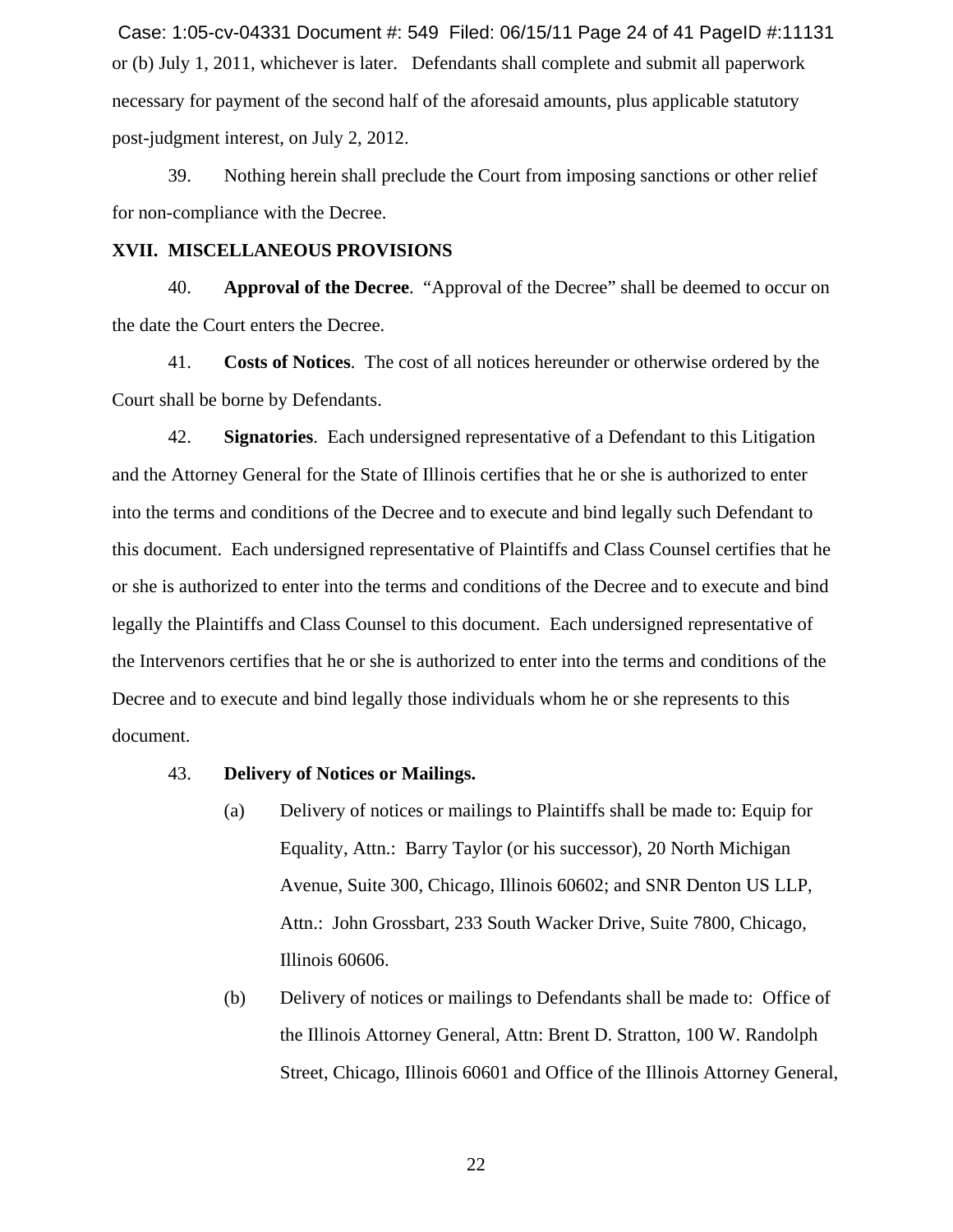Attn: Karen Konieczny, 160 N. LaSalle St., Suite N-1000, Chicago, Illinois 60601. Case: 1:05-cv-04331 Document #: 549 Filed: 06/15/11 Page 25 of 41 PageID #:11132

- (c) Delivery of notices or mailings to Intervenors shall be made to: Scott M. Mendel, K&L Gates LLP, 70 W. Madison St., Suite 3100, Chicago, IL 60602, William Choslovsky, Neal, Gerber & Eisenberg, LLP, Two N. LaSalle St., Suite 1700, Chicago, IL 60602, James W. Ducayet, Sidley Austin LLP, One S. Dearborn, Chicago, IL 60603.
- (d) The Parties and Intervenors may modify the instructions for delivery of notices or mailings contained in this Paragraph 43 without Court approval.

44. **Waiver**. Defendants have waived their right to oppose entry of the Decree by this Court or to challenge any provision of the Decree. Defendants have waived their right to appeal the Decree or any other matter that has occurred to date in connection with the Litigation.

45. Nothing in this Decree alters the legal rights that Individuals with Developmental Disabilities, including Class Members, otherwise may have, including the right to choose to receive ICF/MR services in an ICF-DD. Nothing in this Decree alters the legal rights that an Individual with Developmental Disabilities otherwise may have to work directly (i) with the State-identified point of entry for developmental disability services and/or (ii) with an ICF-DD to be approved to move into a then-existing licensed vacancy in an ICF-DD, including a vacancy created by a departing resident.

46. Nothing in this Decree alters the legal rights, authority, or responsibilities of the legal guardian(s) of any Individual with Developmental Disabilities under state or federal law or regulations.

#### **XVIII. TERMINATION**

47. The Court shall retain exclusive jurisdiction to fully oversee, supervise, modify and enforce the terms of the Decree. The Court shall retain such jurisdiction for at least nine (9) years following the Approval of the Decree.

48. The Parties, jointly or separately, may request termination of the monitoring process described in Section XIV at any time after nine (9) years from Approval of the Decree. If, after nine years from Approval of the Decree or any time thereafter, Defendants and the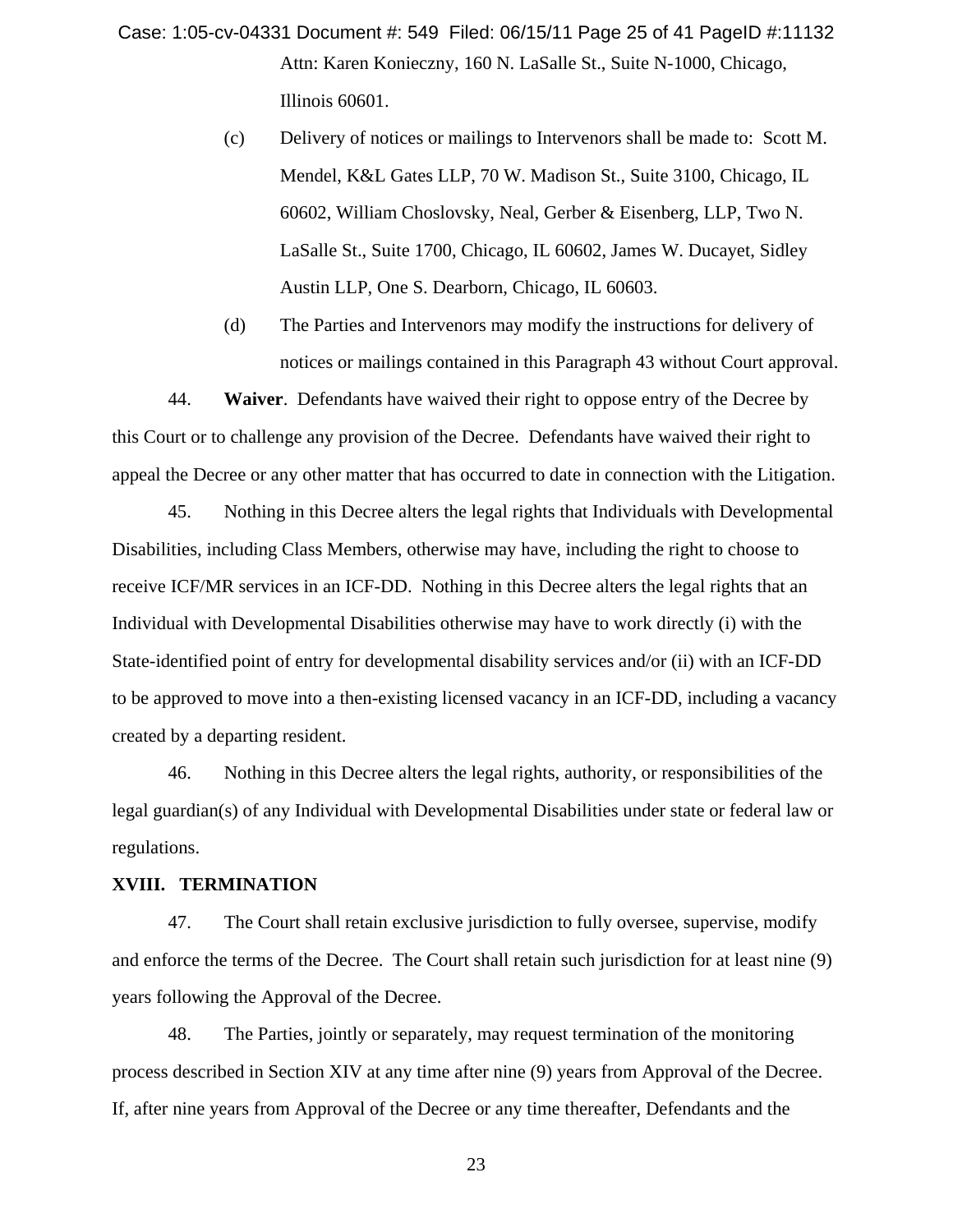Monitor agree that Defendants have substantially complied with the terms of the Decree, Defendants shall notify Plaintiffs and Intervenors in writing of their desire to terminate the monitoring process ("Termination Request"). Plaintiffs shall have not less than 120 days from receipt of the Termination Request to respond. Intervenors may provide input to the Parties and the Monitor on the Termination Request. During those 120 days, Plaintiffs shall have the opportunity to conduct reasonable discovery concerning factual issues relevant to the determination of compliance. If Plaintiffs oppose the Termination Request, Plaintiffs must file a motion within 120 days from the date of receipt of Defendants' Termination Request. Case: 1:05-cv-04331 Document #: 549 Filed: 06/15/11 Page 26 of 41 PageID #:11133

49. The Court will grant Defendants' Termination Request and terminate the monitoring process if the Court finds that Defendants have substantially complied with the terms of the Decree and the Court determines that Defendants have implemented and are maintaining a system that complies with the Decree.

50. Termination of the Court's jurisdiction over the Decree may occur only in the event of a successful request to terminate the monitoring process pursuant to Section XVIII. The Decree shall remain in effect, and the Court shall retain its jurisdiction over the Decree, until a final order is entered granting the Termination Request and all appellate rights and/or appeals have been exhausted.

SO ORDERED THIS 15th DAY OF JUNE, 2011.

ames F. Holderman JAMES F. HOLDERMAN

Chief Judge, United States District Court

[SIGNATURE PAGE FOLLOWS]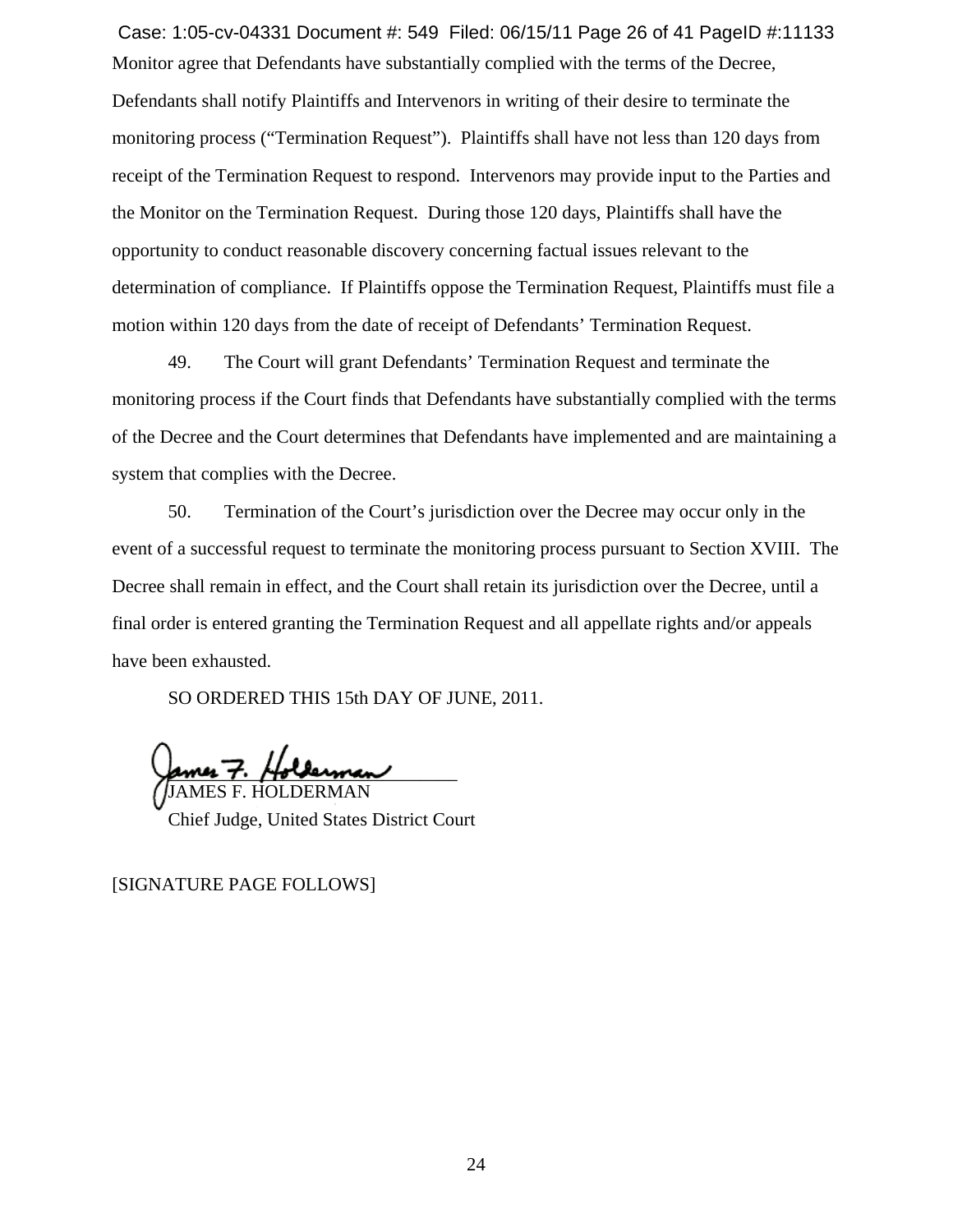# Case: 1:05-cv-04331 Document #: 549 Filed: 06/15/11 Page 27 of 41 PageID #:11134

EACH UNDERSIGNED PARTY and the Intervences enter into this Consent Decree in

the matter of Ligas v. Maram, Case No. 05-4331, pending in the United States District Court for

the Northern District of Illinois, Eastern Division.

FOR THE PLAINTIFF CLASS:

J.  $p,$ ett Date: ľω

FOR CLASS COUNSEL:

الاقتداء المار Date:

FOR DEFENDANT, SECRETARY OF **ILLINOIS DEPARTMENT OF HUMAN SERVICES:** 

Date: **15.11** 

the West Shik

FOR DEFENDANT, DIRECTOR OF **ILLINOIS DEPARTMENT OF** HEALTHCARE AND FAMILY SERVICES:

Date:

AS ATTORNEY FOR DEFENDANTS:

Date:

FOR THE MISERICORDIA RESIDENT INTERVENORS:

Date:

Scott M. Mendel **K&L GATES, LLC** 

FOR THE MISERICORDIA WAITING LIST INTERVENORS:

Date:

William Choslovsky NEAL, GERBER & EISENBERG LLP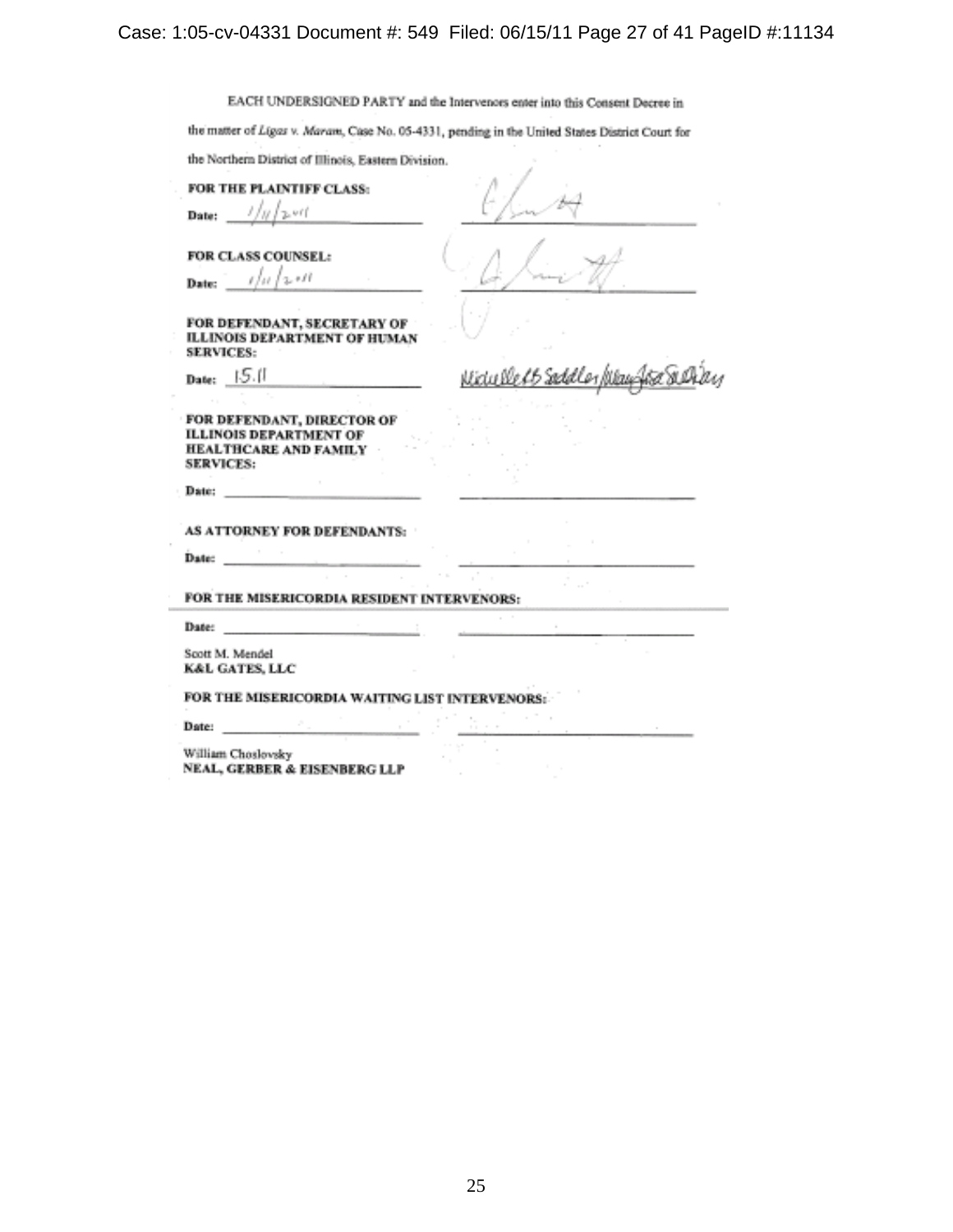Case: 1:05-cv-04331 Document #: 549 Filed: 06/15/11 Page 28 of 41 PageID #:11135

| the Northern District of Illinois, Eastern Division.                                                                                                                                                                           |            |
|--------------------------------------------------------------------------------------------------------------------------------------------------------------------------------------------------------------------------------|------------|
| FOR THE PLAINTIFF CLASS:                                                                                                                                                                                                       |            |
| Date: Date:                                                                                                                                                                                                                    |            |
| FOR CLASS COUNSEL:                                                                                                                                                                                                             |            |
|                                                                                                                                                                                                                                |            |
| FOR DEFENDANT, SECRETARY OF<br><b>ILLINOIS DEPARTMENT OF HUMAN</b><br><b>SERVICES:</b>                                                                                                                                         |            |
|                                                                                                                                                                                                                                |            |
| FOR DEFENDANT, DIRECTOR OF<br><b>ILLINOIS DEPARTMENT OF</b><br>HEALTHCARE AND FAMILY<br><b>SERVICES:</b>                                                                                                                       |            |
| Date: $94. 11.201$                                                                                                                                                                                                             | Julie Hamn |
| AS ATTORNEY FOR DEFENDANTS:                                                                                                                                                                                                    |            |
| Date: https://www.com/communications/communications/communications/communications/communications/communications/communications/communications/communications/communications/communications/communications/communications/commu |            |
| FOR THE MISERICORDIA RESIDENT INTERVENORS:                                                                                                                                                                                     |            |
| Date: http://www.com/communications/communications/communications/communications/communications/communications/communications/communications/communications/communications/communications/communications/communications/commun |            |
| Scott M. Mandel<br><b>K&amp;L GATES, LLC</b>                                                                                                                                                                                   |            |

NEAL, GERBER & EISENBERG LLP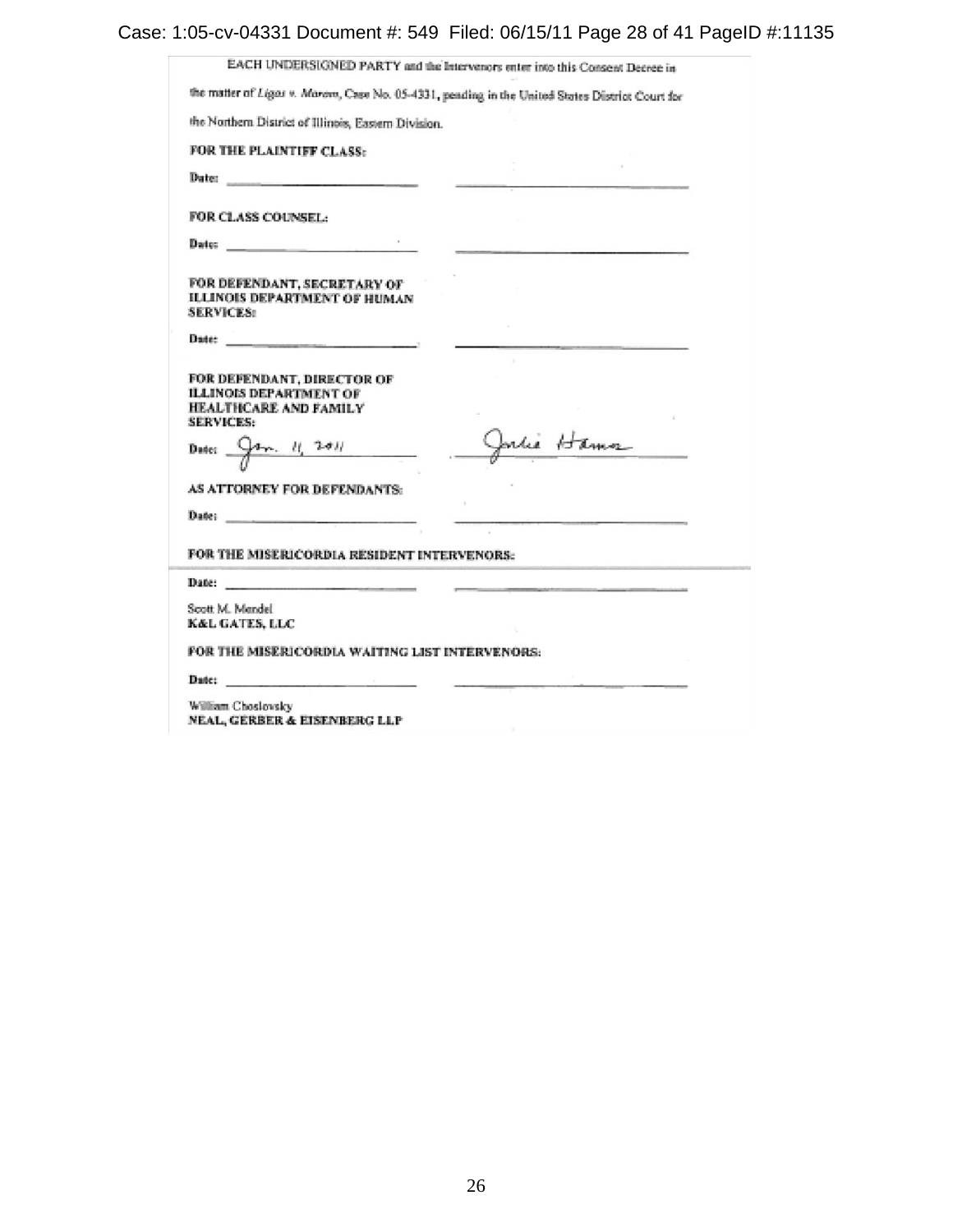Case: 1:05-cv-04331 Document #: 549 Filed: 06/15/11 Page 29 of 41 PageID #:11136

| the matter of Ligas v. Maram, Case No. 05-4331, pending in the United States District Court for                  |                 |
|------------------------------------------------------------------------------------------------------------------|-----------------|
| the Northern District of Illinois, Eastern Division.                                                             |                 |
| FOR THE PLAINTIFF CLASS:                                                                                         |                 |
|                                                                                                                  |                 |
| FOR CLASS COUNSEL:                                                                                               |                 |
|                                                                                                                  |                 |
| FOR DEFENDANT, SECRETARY OF<br><b>ILLINOIS DEPARTMENT OF HUMAN</b><br><b>SERVICES:</b>                           |                 |
| Date: New York (2012) 2013                                                                                       |                 |
| FOR DEFENDANT, DIRECTOR OF<br><b>ILLINOIS DEPARTMENT OF</b><br>HEALTHCARE AND FAMILY<br><b>SERVICES:</b>         |                 |
| Date: $\qquad \qquad$                                                                                            |                 |
| AS ATTORNEY FOR DEFENDANTS:<br>Januaro II, 2011<br>Date:                                                         | Torony Corneral |
| FOR THE MISERICORDIA RESIDENT INTERVENORS:                                                                       |                 |
| Date: https://www.com/communications/communications/communications/communications/communications/communications/ |                 |
| Scott M. Mendel<br><b>K&amp;L GATES, LLC</b>                                                                     |                 |
| FOR THE MISERICORDIA WAITING LIST INTERVENORS:                                                                   |                 |
|                                                                                                                  |                 |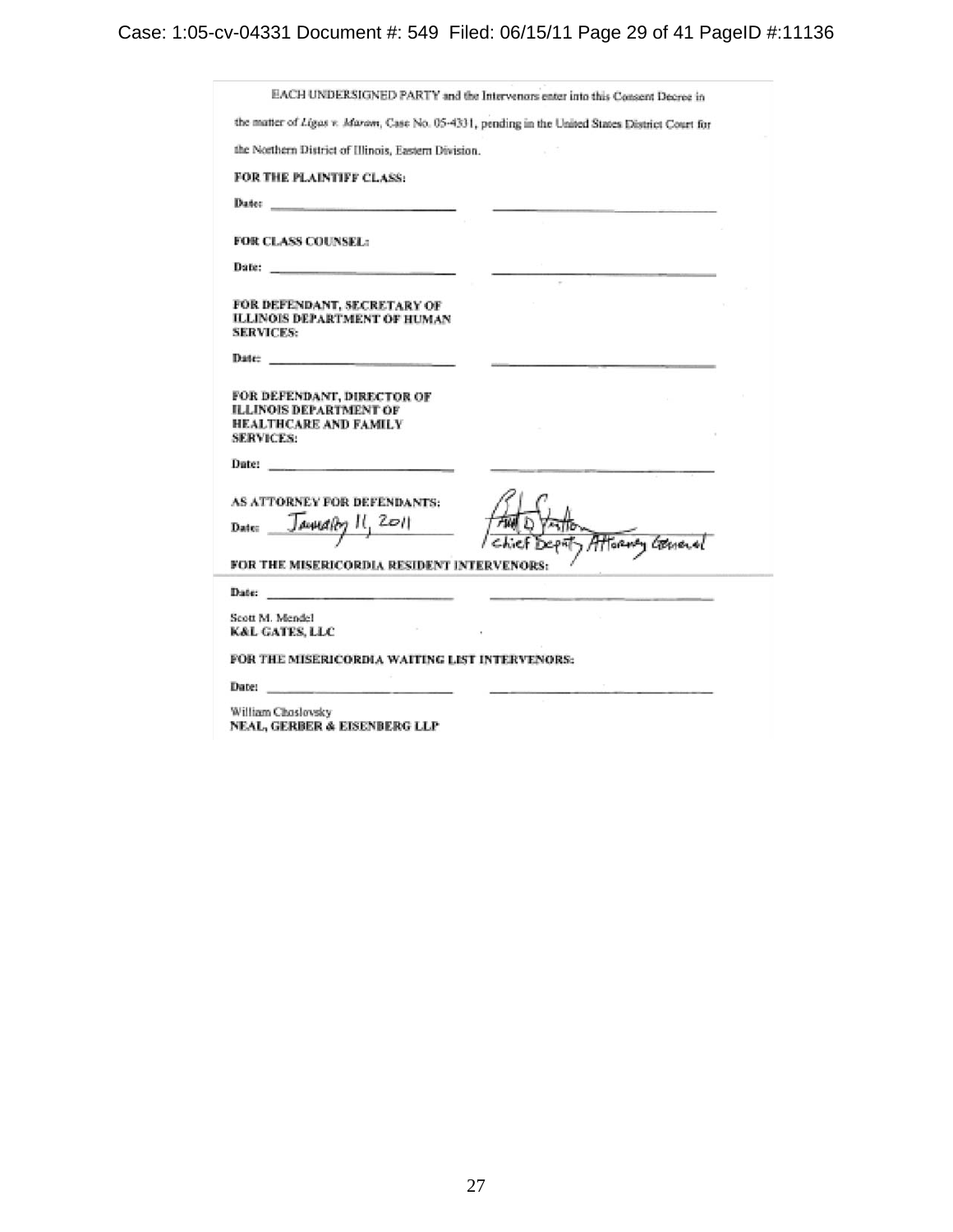# Case: 1:05-cv-04331 Document #: 549 Filed: 06/15/11 Page 30 of 41 PageID #:11137

EACH UNDERSIGNED PARTY and the Intervenors enter into this Consent Decree in

 $\sim$ 

the matter of Ligaz v. Maram, Case No. 05-4331, pending in the United States District Court for

the Northern District of Illinois, Eastern Division.

| FOR THE PLAINTIFF CLASS: |  |  |
|--------------------------|--|--|
|--------------------------|--|--|

FOR CLASS COUNSEL:

Date:

Date:

FOR DEFENDANT, SECRETARY OF **ILLINOIS DEPARTMENT OF HUMAN SERVICES:** 

Date:

FOR DEFENDANT, DIRECTOR OF **ILLINOIS DEPARTMENT OF** HEALTHCARE AND FAMILY **SERVICES:** 

Date:

AS ATTORNEY FOR DEFENDANTS:

Date:

FOR THE MISERICORDIA RESIDENT INTERVENORS:

Date:  $\frac{1}{\sqrt{2}}$   $\frac{1}{2}$   $\frac{2}{3}$ 

and a stronger e-du ಾ

Scott M. Mendel K&L GATES, LLC

FOR THE MISERICORDIA WAITING LIST INTERVENORS:

Date:

William Choslovsky NEAL, GERBER & EISENBERG LLP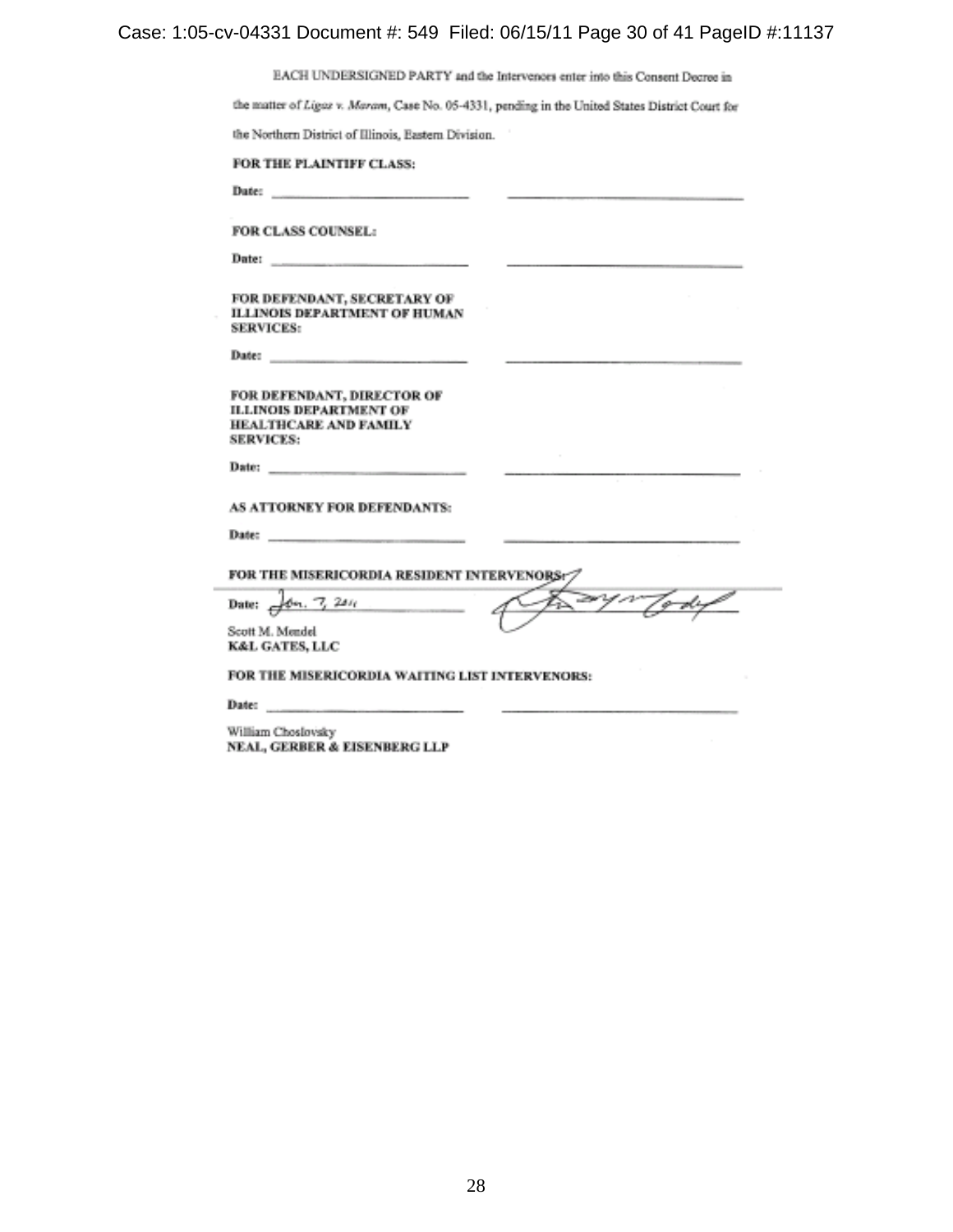Case: 1:05-cv-04331 Document #: 549 Filed: 06/15/11 Page 31 of 41 PageID #:11138

| the Northern District of Illinois, Eastern Division.<br>FOR THE PLAINTIFF CLASS:                                                                                                                                                                                             |           |  |
|------------------------------------------------------------------------------------------------------------------------------------------------------------------------------------------------------------------------------------------------------------------------------|-----------|--|
| Date: https://www.com/communications/communications/communications/communications/communications/communications/communications/communications/communications/communications/communications/communications/communications/commu                                               |           |  |
|                                                                                                                                                                                                                                                                              |           |  |
| FOR CLASS COUNSEL.                                                                                                                                                                                                                                                           |           |  |
|                                                                                                                                                                                                                                                                              |           |  |
| FOR DEFENDANT, SECRETARY OF<br>ILLINOIS DEPARTMENT OF HUMAN<br><b>SERVICES:</b>                                                                                                                                                                                              |           |  |
|                                                                                                                                                                                                                                                                              |           |  |
| FOR DEFENDANT, DIRECTOR OF<br><b>ILLINOIS DEPARTMENT OF</b>                                                                                                                                                                                                                  |           |  |
| HEALTHCARE AND EAMILY<br>SERVICES:                                                                                                                                                                                                                                           |           |  |
| Datei                                                                                                                                                                                                                                                                        |           |  |
| AS ATTORNEY FOR DEFENDANTS:                                                                                                                                                                                                                                                  |           |  |
| Date: http://www.com/communications/                                                                                                                                                                                                                                         |           |  |
| FOR THE MISERICORDIA RESIDENT INTERVENORS:<br>and the company of the company of the company of the company of the company of the company of the company of the company of the company of the company of the company of the company of the company of the company of the comp |           |  |
| Date:                                                                                                                                                                                                                                                                        |           |  |
| Scott M. Mendel<br>KAL GATES, LLC                                                                                                                                                                                                                                            |           |  |
| FOR THE MISERICORDIA WAITING LIST INTERVENORS:                                                                                                                                                                                                                               |           |  |
| Date: $\frac{1}{\sqrt{2\pi\omega_0}}$ (1, 2011)                                                                                                                                                                                                                              | will dong |  |
| William Choslovsky<br>NEAL, GERBER & EISENBERG LLP                                                                                                                                                                                                                           |           |  |
|                                                                                                                                                                                                                                                                              |           |  |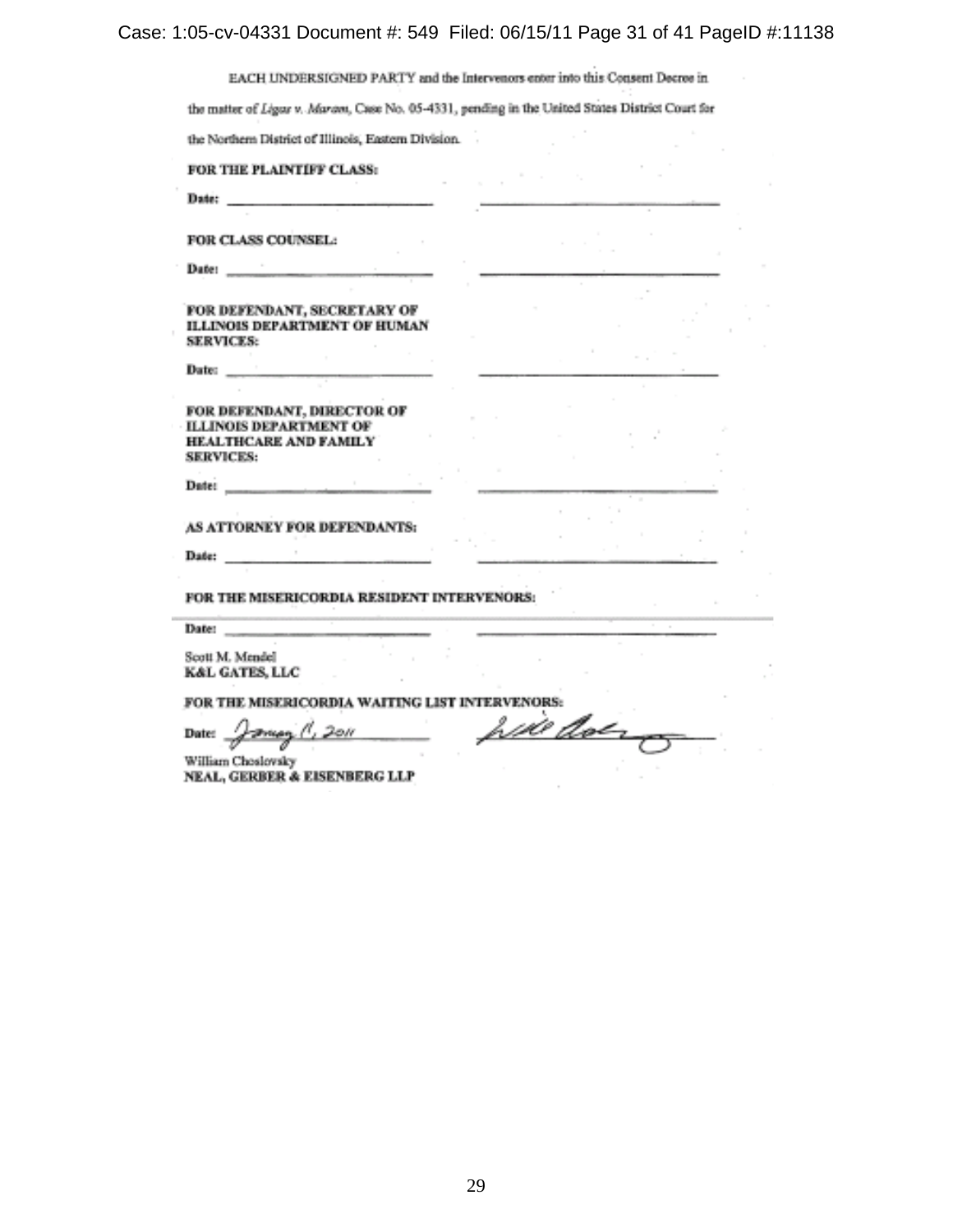Case: 1:05-cv-04331 Document #: 549 Filed: 06/15/11 Page 32 of 41 PageID #:11139

FOR THE 154 INTERVENORS FROM SOUTHERN IID INDIS: Date:  $12/25/10$ 

William P. Crain CRAIN, MILLER & WERNSMAN, LTD.

FOR THE PARENTS, GUARDIANS, OR OTHER LEGAL REPRESENTATIVES OF BEVERLY FARM FOUNDATION'S INTERVENORS:

Date: The Contract of the Contract of the Contract of the Contract of the Contract of the Contract of the Contract of the Contract of the Contract of the Contract of the Contract of the Contract of the Contract of the Cont

Nicholas J. Lynn DUANE MORRIS LLP

FOR THE PARK LAWN FAMILY INTERVENORS:

Date:

James H. Himmel

FOR THE 221 INTERVENORS:

Date:

Judith S. Sherwin SHEFSKY & FROELICH, LTD.

FOR THE 366 INTERVENORS FROM CENTRAL AND SOUTHERN ILLINOIS:

 $\alpha$ 

Date:  $\qquad \qquad$ 

Jason T. Lundy POLSINELLI SHUGHART PC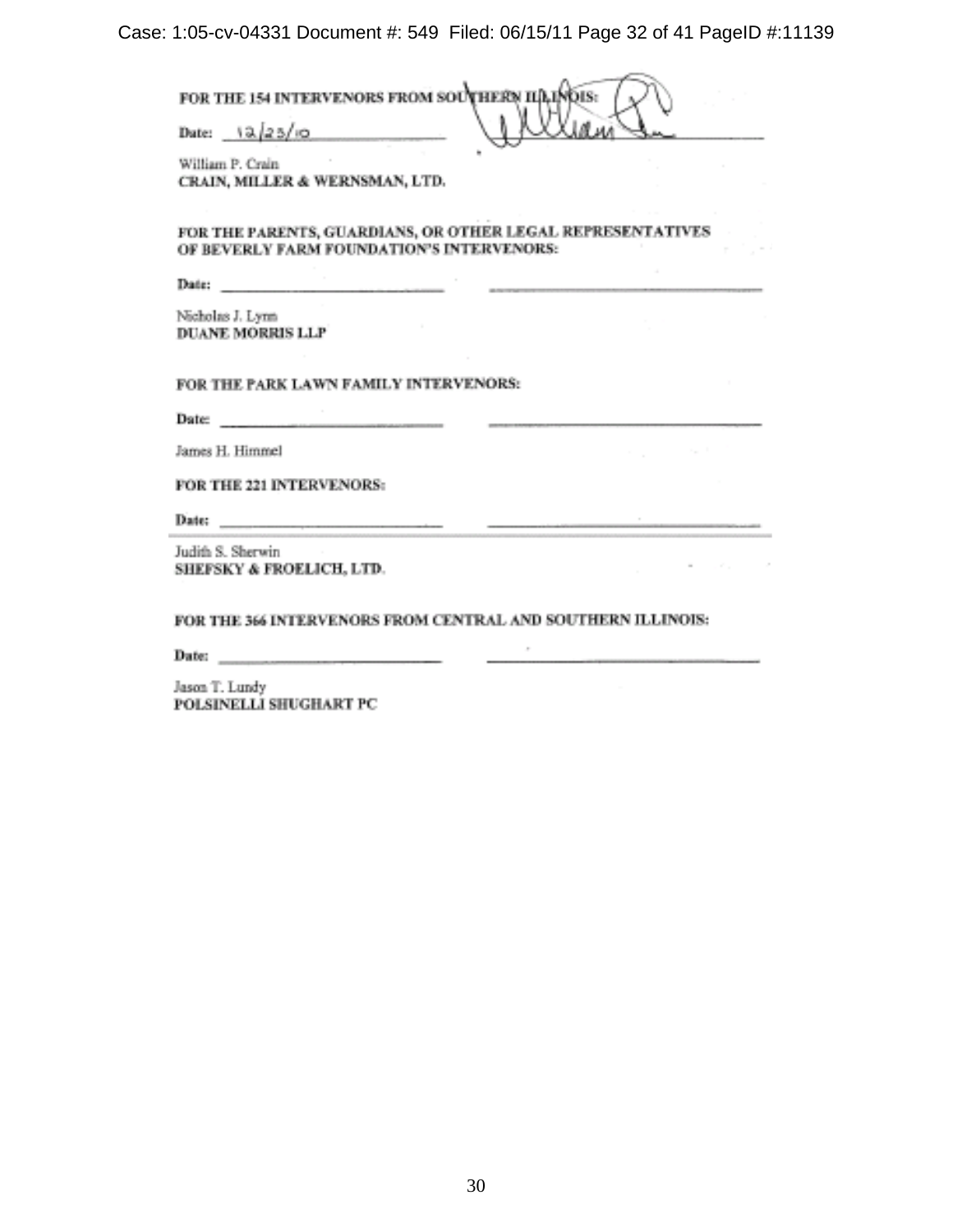Case: 1:05-cv-04331 Document #: 549 Filed: 06/15/11 Page 33 of 41 PageID #:11140

# FOR THE 154 INTERVENORS FROM SOUTHERN ILLINOIS:

William P. Crain CRAIN, MILLER & WERNSMAN, LTD.

FOR THE PARENTS, GUARDIANS, OR OTHER LEGAL REPRESENTATIVES OF BEVERLY FARM FOUNDATION'S INTERVENORS:

11 ro 1 a Dute: \_\_\_\_\_

Nicholas J. Lynn **DUANE MORRIS LLP** 

FOR THE PARK LAWN FAMILY INTERVENORS:

Date:  $\qquad$ 

James H. Himmel

FOR THE 221 INTERVENORS:

Date: \_\_\_\_\_\_\_\_\_\_\_

Judith S. Sherwin SHEFSKY & FROELICH, LTD.

FOR THE 366 INTERVENORS FROM CENTRAL AND SOUTHERN ILLINOIS:

 $\sim$ 

 $\frac{1}{2} \left( \frac{1}{2} \right) \left( \frac{1}{2} \right) \left( \frac{1}{2} \right) \left( \frac{1}{2} \right) \left( \frac{1}{2} \right) \left( \frac{1}{2} \right) \left( \frac{1}{2} \right) \left( \frac{1}{2} \right) \left( \frac{1}{2} \right) \left( \frac{1}{2} \right) \left( \frac{1}{2} \right) \left( \frac{1}{2} \right) \left( \frac{1}{2} \right) \left( \frac{1}{2} \right) \left( \frac{1}{2} \right) \left( \frac{1}{2} \right) \left( \frac$ 

Date:  $\qquad \qquad$ 

Jason T. Lundy POLSINELLI SHUGHART PC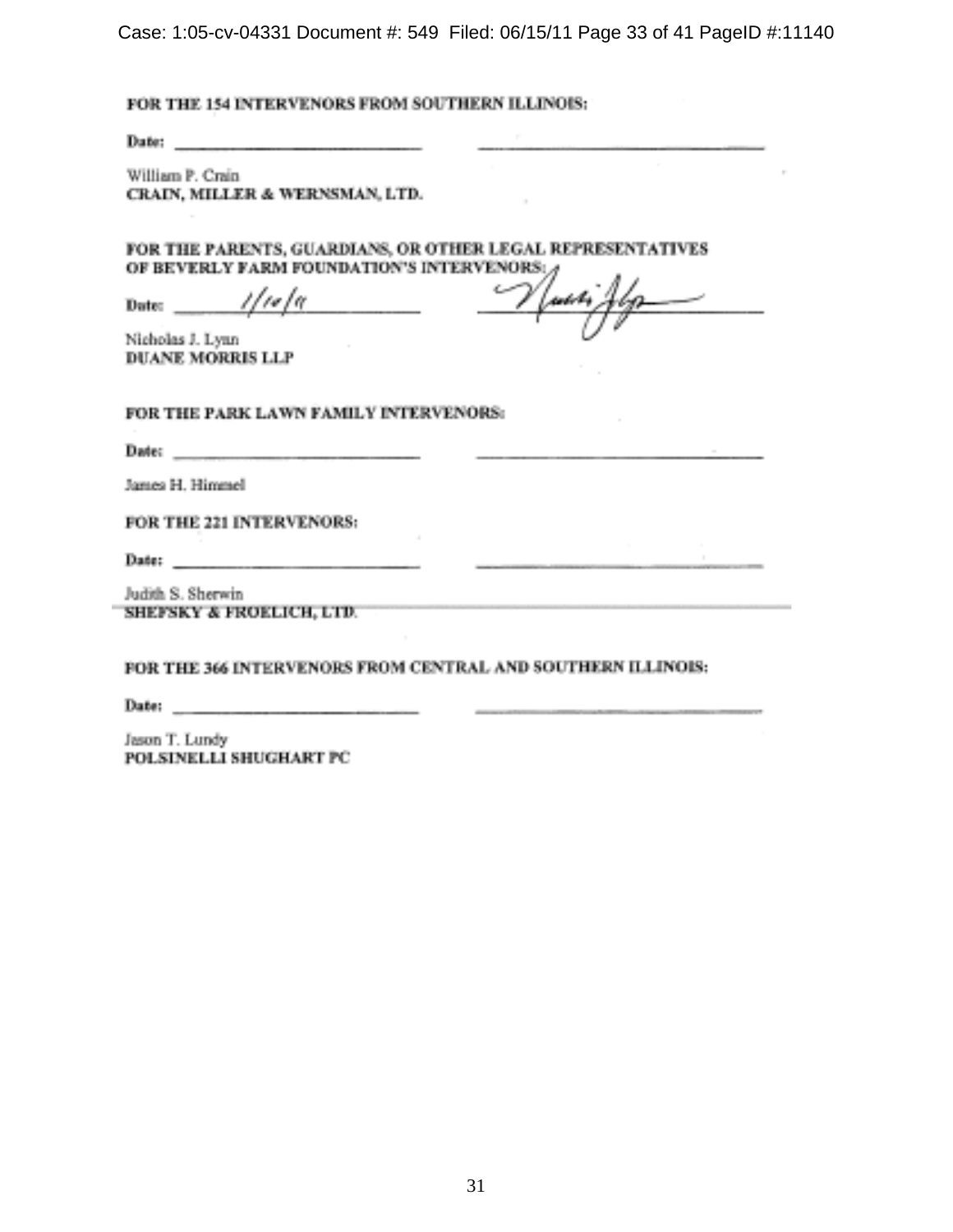Case: 1:05-cv-04331 Document #: 549 Filed: 06/15/11 Page 34 of 41 PageID #:11141

| FOR THE 154 INTERVENORS FROM SOUTHERN ILLINOIS:                                                                                                                                                                                |  |
|--------------------------------------------------------------------------------------------------------------------------------------------------------------------------------------------------------------------------------|--|
|                                                                                                                                                                                                                                |  |
| William P. Crain<br>CRAIN, MILLER & WERNSMAN, LTD.                                                                                                                                                                             |  |
| FOR THE PARENTS, GUARDIANS, OR OTHER LEGAL REPRESENTATIVES<br>OF REVERLY FARM FOUNDATION'S INTERVENORS:                                                                                                                        |  |
| Date: https://www.com/communications/communications/communications/communications/communications/communications/communications/communications/communications/communications/communications/communications/communications/commu |  |
| Nicholas J. Lynn<br><b>DUANE MORRIS LLP</b>                                                                                                                                                                                    |  |
| FOR THE PARK LAWN FAMILY INTERVENORS:<br>Date: $\frac{1}{2}$ $\frac{1}{2}$ $\frac{1}{2}$ $\frac{1}{2}$<br><b>James H Himmel</b>                                                                                                |  |
| FOR THE 221 INTERVENORS:                                                                                                                                                                                                       |  |
|                                                                                                                                                                                                                                |  |
| Judith S. Sherwin<br><b>SHEFSKY &amp; FROELICH, LTD.</b>                                                                                                                                                                       |  |
| FOR THE 366 INTERVENORS FROM CENTRAL AND SOUTHERN ILLINOIS:                                                                                                                                                                    |  |
|                                                                                                                                                                                                                                |  |
| Jason T. Lundy<br>POLSINELLI SHUGHART PC                                                                                                                                                                                       |  |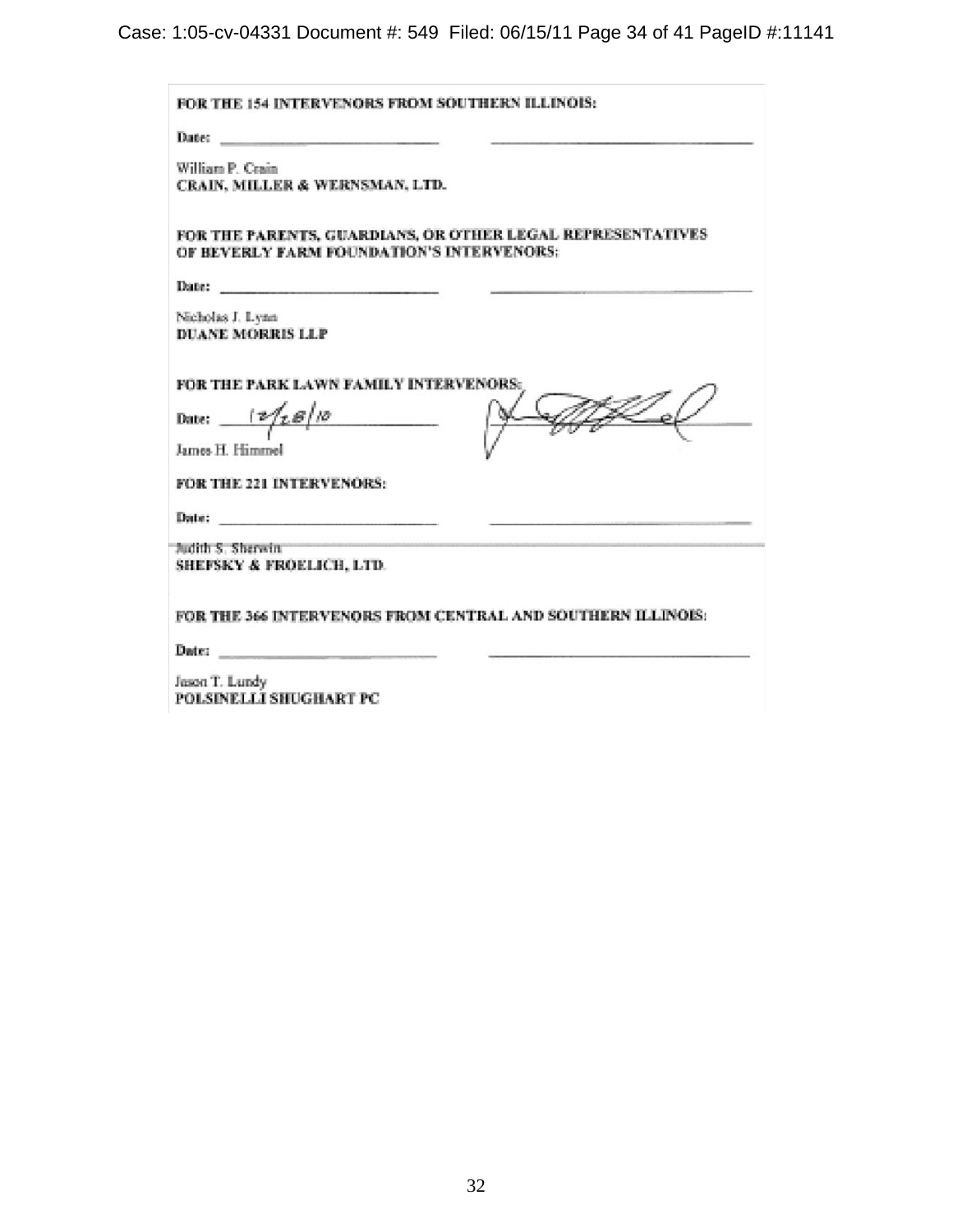Case: 1:05-cv-04331 Document #: 549 Filed: 06/15/11 Page 35 of 41 PageID #:11142

| Date: https://www.com/communications/communications/communications/communications/communications/communications/communications/communications/communications/communications/communications/communications/communications/commu |                                                             |
|--------------------------------------------------------------------------------------------------------------------------------------------------------------------------------------------------------------------------------|-------------------------------------------------------------|
| William P. Crain                                                                                                                                                                                                               |                                                             |
| CRAIN, MILLER & WERNSMAN, LTD.                                                                                                                                                                                                 |                                                             |
|                                                                                                                                                                                                                                |                                                             |
|                                                                                                                                                                                                                                | FOR THE PARENTS, GUARDIANS, OR OTHER LEGAL REPRESENTATIVES  |
| OF BEVERLY FARM FOUNDATION'S INTERVENORS:                                                                                                                                                                                      |                                                             |
| Date:                                                                                                                                                                                                                          |                                                             |
| Nicholas J. Lynn                                                                                                                                                                                                               |                                                             |
| <b>DUANE MORRIS LLP</b>                                                                                                                                                                                                        |                                                             |
|                                                                                                                                                                                                                                |                                                             |
| FOR THE PARK LAWN FAMILY INTERVENORS:                                                                                                                                                                                          |                                                             |
| Date: Date:                                                                                                                                                                                                                    |                                                             |
| James H. Himmel                                                                                                                                                                                                                |                                                             |
|                                                                                                                                                                                                                                |                                                             |
| FOR THE 201 INTERVENCE                                                                                                                                                                                                         |                                                             |
| Date: Albert                                                                                                                                                                                                                   | $\mu_{\text{AC}}$                                           |
| Judits S. Sherwin                                                                                                                                                                                                              |                                                             |
| SHEPSKY & FROELICH, LTD.                                                                                                                                                                                                       |                                                             |
|                                                                                                                                                                                                                                |                                                             |
|                                                                                                                                                                                                                                | FOR THE 366 INTERVENORS FROM CENTRAL AND SOUTHERN ILLINOIS: |
| Date:<br>the company of the company of the company of the company of the company of                                                                                                                                            |                                                             |
|                                                                                                                                                                                                                                |                                                             |
| Jason T. Lundy<br>POLSINELLI SHUGHART PC                                                                                                                                                                                       |                                                             |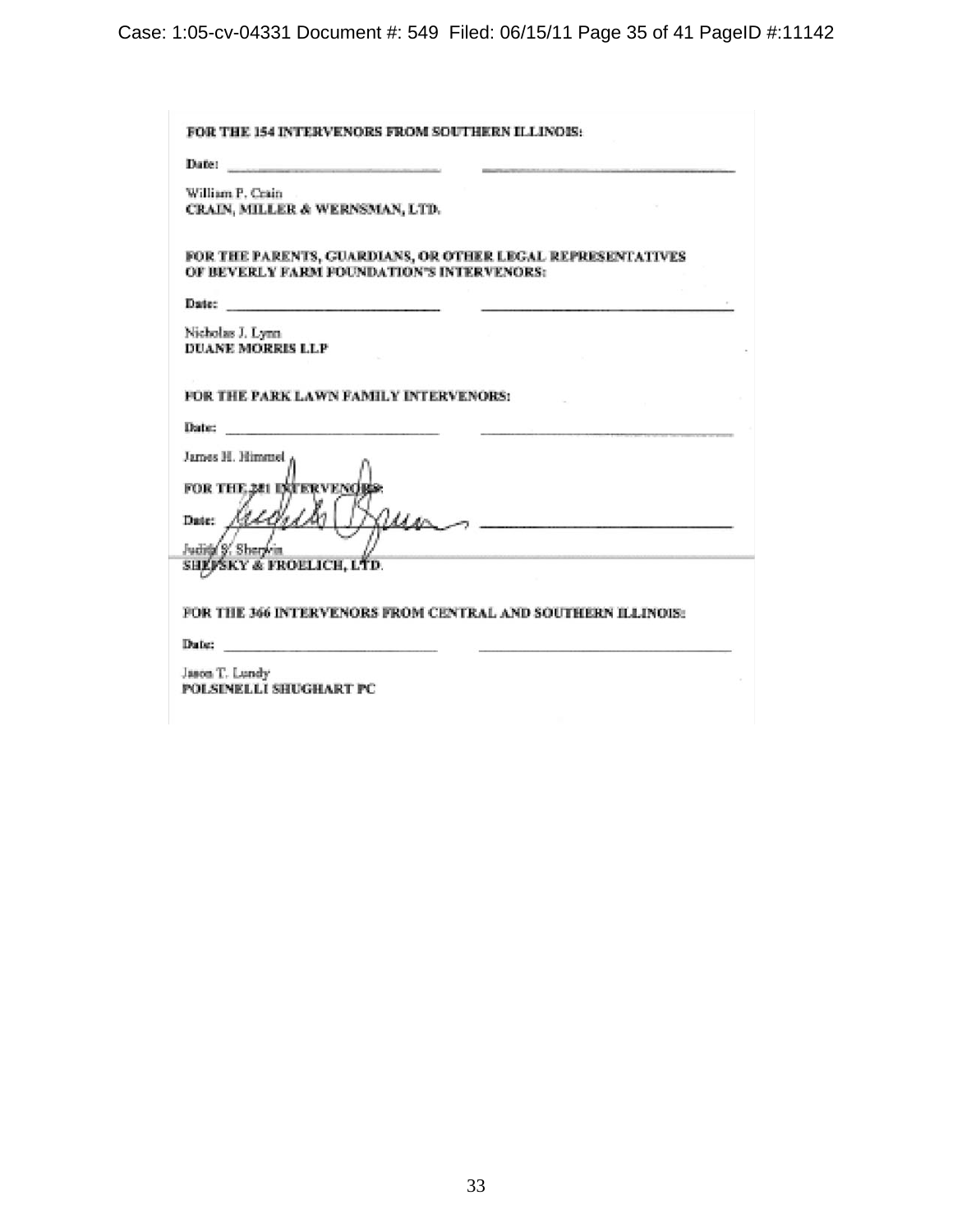Case: 1:05-cv-04331 Document #: 549 Filed: 06/15/11 Page 36 of 41 PageID #:11143

| William P. Crain                            | CRAIN, MILLER & WERNSMAN, LTD.                                                                                                                                                                                                 |
|---------------------------------------------|--------------------------------------------------------------------------------------------------------------------------------------------------------------------------------------------------------------------------------|
|                                             | FOR THE PARENTS, GUARDIANS, OR OTHER LEGAL REPRESENTATIVES<br>OF BEVERLY FARM FOUNDATION'S INTERVENORS:                                                                                                                        |
|                                             |                                                                                                                                                                                                                                |
| Nicholas J. Lynn<br><b>DUANE MORRIS LLP</b> |                                                                                                                                                                                                                                |
|                                             | FOR THE PARK LAWN FAMILY INTERVENORS:                                                                                                                                                                                          |
|                                             | Date: <b>Date: Date: Date: Partnership</b>                                                                                                                                                                                     |
| James H. Himmel                             |                                                                                                                                                                                                                                |
|                                             | FOR THE 221 INTERVENORS:                                                                                                                                                                                                       |
|                                             | Date: No. 1996. The Contract of the Contract of the Contract of the Contract of the Contract of the Contract of the Contract of the Contract of the Contract of the Contract of the Contract of the Contract of the Contract o |
|                                             | Judith S. Sherwin and the contract of the contract of the contract of the contract of the contract of the contract of the contract of the contract of the contract of the contract of the contract of the contract of the cont |
|                                             | SHEFSKY & FROELICH, LTD.                                                                                                                                                                                                       |
|                                             |                                                                                                                                                                                                                                |
|                                             | FOR THE 366 INTERVENORS FROM CENTRAL AND SOUTHERN ILLINOIS:                                                                                                                                                                    |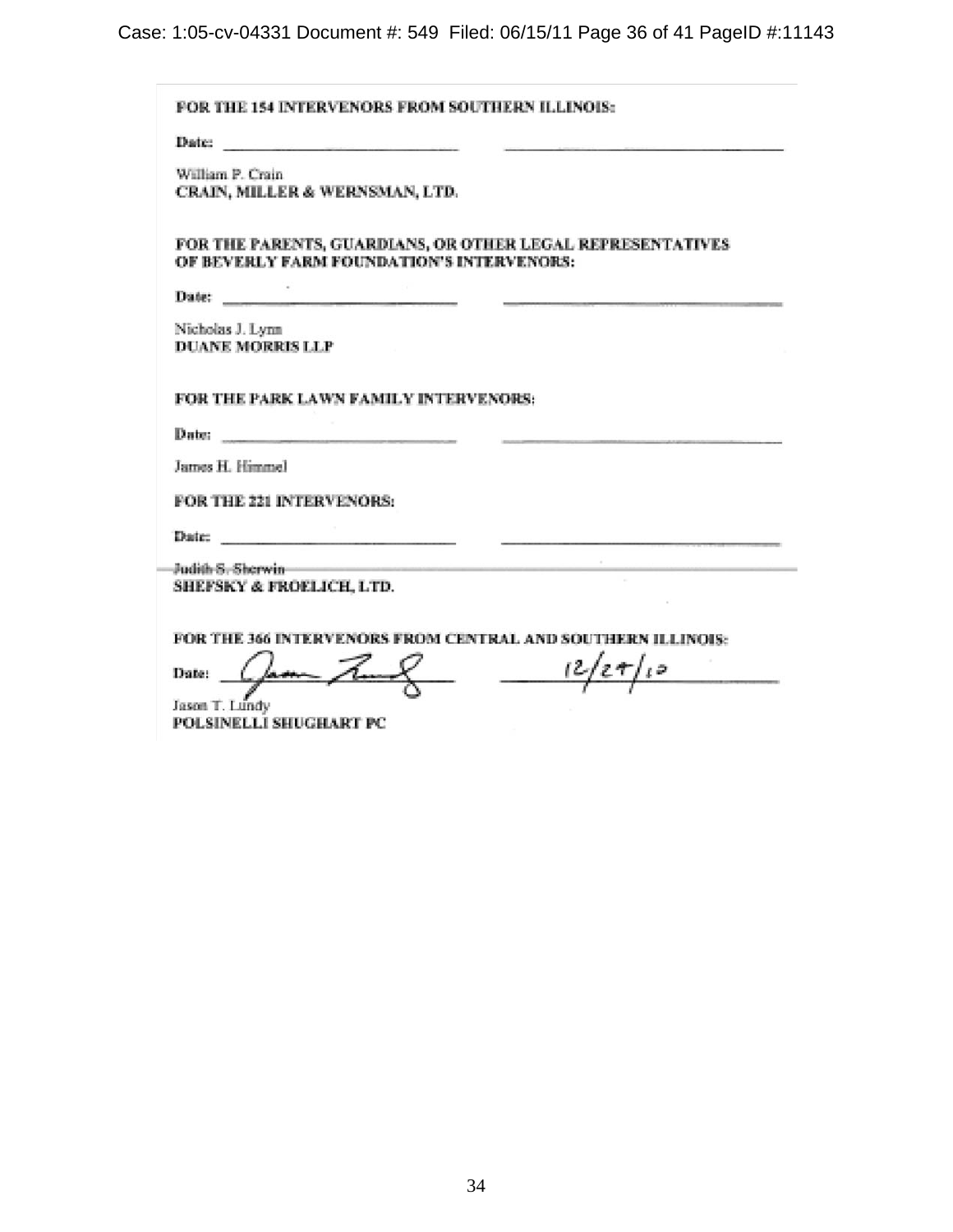Case: 1:05-cv-04331 Document #: 549 Filed: 06/15/11 Page 37 of 41 PageID #:11144

FOR THE PERTENT NORSKEON FOR PATRAL III (NOTS ICE DESS)  $v_{\text{obs}} = \sqrt{2/\lambda}$ Melket Actheme THOMAS, MANIFE & HAUGHEY JUP THE CHE THE TELEPHONE NORSERON DOWNS NUCLEI VIOLET Dates  $\begin{smallmatrix} \text{Diff}(\mathbf{Y},\mathbf{r},\mathbf{r},\mathbf{r},\mathbf{r},\mathbf{r},\mathbf{r},\mathbf{r},\mathbf{r},\mathbf{r},\mathbf{r},\mathbf{r},\mathbf{r},\mathbf{r},\mathbf{r},\mathbf{r},\mathbf{r},\mathbf{r},\mathbf{r},\mathbf{r},\mathbf{r},\mathbf{r},\mathbf{r},\mathbf{r},\mathbf{r},\mathbf{r},\mathbf{r},\mathbf{r},\mathbf{r},\mathbf{r},\mathbf{r},\mathbf{r},\mathbf{r},\mathbf{r},\mathbf{r$ **A PARTIES AND PROPERTY** HOICTHE 202 INTERVENORS FROM CENTRAL ILLINOUS.  $\mathrm{Dm}_\mathrm{c}^2$  (  $\mathrm{M}_\mathrm{c}^2$ 选择的  $\label{eq:1} \begin{array}{l} \text{Minkowski} \\ \text{Minkowski} \\ \text{Minkowski} \end{array}$  $1008$  K at 180 G back to  $\frac{1}{2}$  and  $\frac{1}{2}$  and  $\frac{1}{2}$  and  $\frac{1}{2}$ FOR INTERVENORS DOUGLASS, TROWN AND LOCATED FANNISOUS ET. Date.  $\limsup_{n\to\infty}\frac{1}{\lambda}\limsup_{n\to\infty}\frac{1}{n}\limsup_{n\to\infty}\frac{1}{n}\limsup_{n\to\infty}\frac{1}{n}\limsup_{n\to\infty}\frac{1}{n}$ Jedna A Kustania<br>Czw. okupcis so japaniczy w drony s 化碳酸盐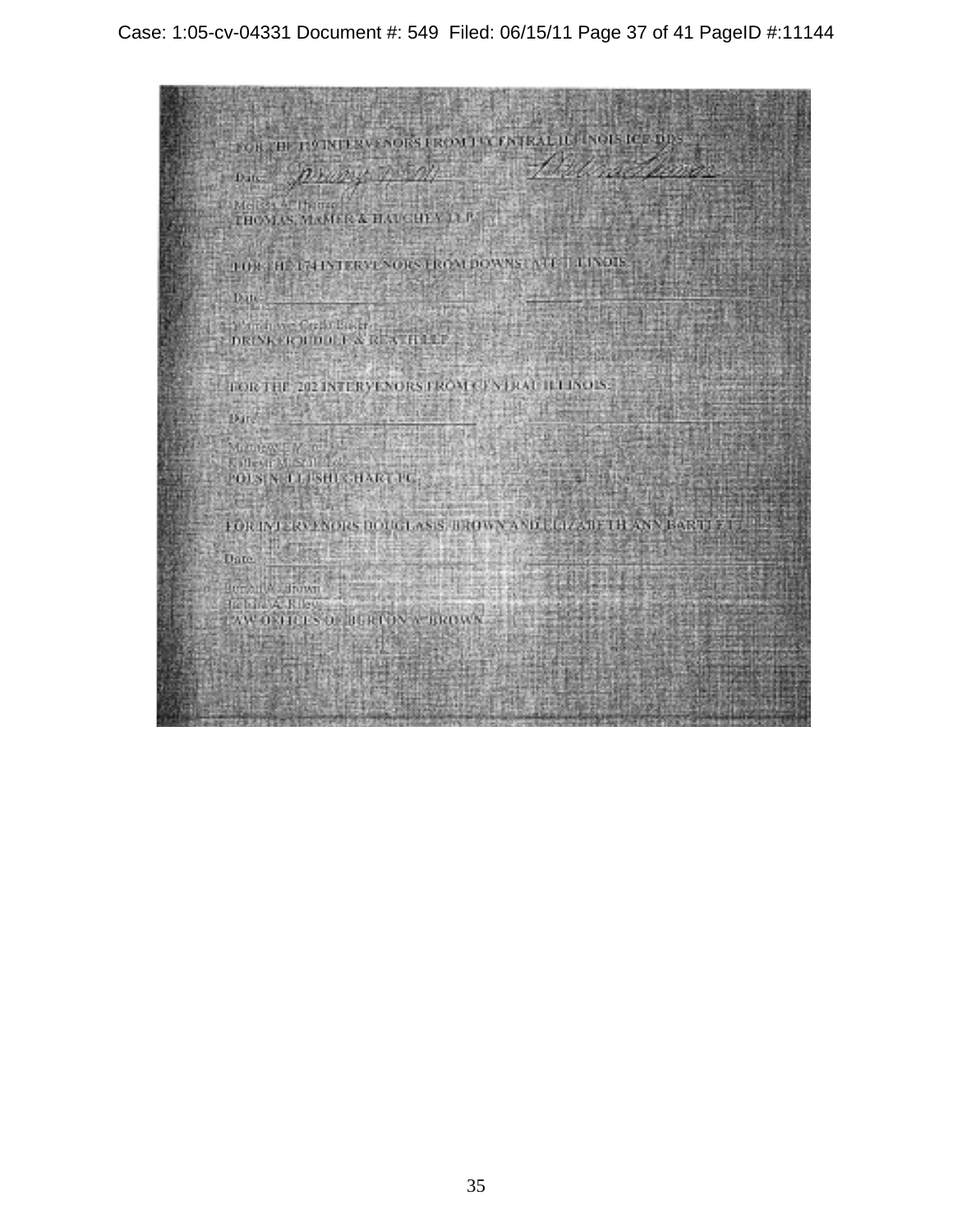FOR THE 119 INTERVENORS FROM 13 CENTRAL ILLINOIS ICF-DDS: Date: Melissa A. Thomas THOMAS, MAMER & HAUGHEY LLP FOR THE 174 INTERVENORS FROM DOWNSTATE ILLINOIS: arked Baker G 2011 m ( Date 74ar ้ฟ Warren von Credo Baker DRINKER BIDDLE & REATH LLP FOR THE 202 INTERVENORS FROM CENTRAL ILLINOIS: Date: Matthew J. Murer Kathryn M. Stalmack POLSINELLI SHUGHART PC FOR INTERVENORS DOUGLAS S. BROWN AND ELIZABETH ANN BARTLETT Dute: Burton A. Brown Barbara A. Riley LAW OFFICES OF BURTON A. BROWN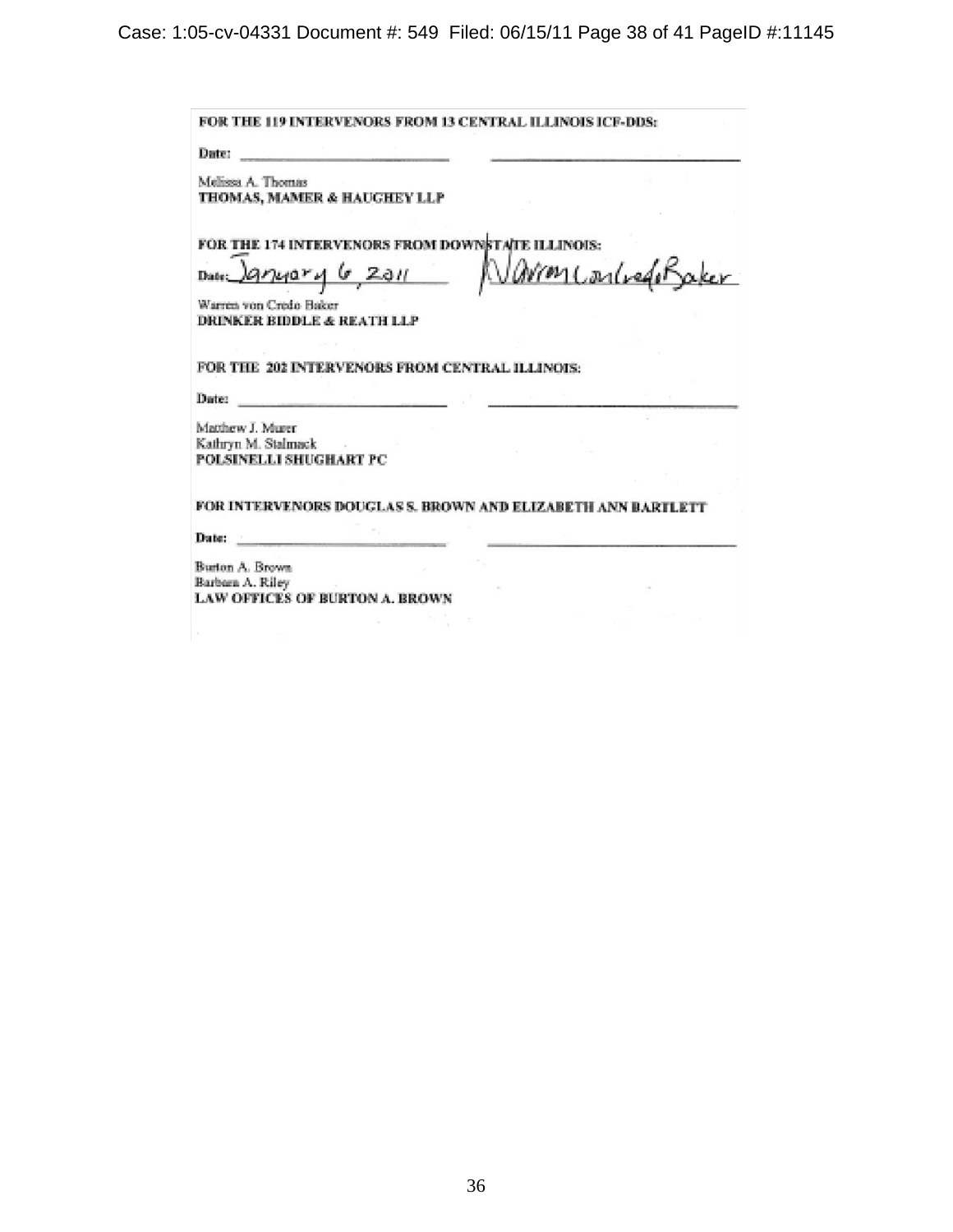Case: 1:05-cv-04331 Document #: 549 Filed: 06/15/11 Page 39 of 41 PageID #:11146

| Date: $\qquad \qquad$                                                                                                                                                                                                          |                                                             |
|--------------------------------------------------------------------------------------------------------------------------------------------------------------------------------------------------------------------------------|-------------------------------------------------------------|
| Melissa A. Thomas<br>THOMAS, MAMER & HAUGHEY LLP                                                                                                                                                                               |                                                             |
| FOR THE 174 INTERVENORS FROM DOWNSTATE ILLINOIS:                                                                                                                                                                               |                                                             |
| Date: https://www.com/communications/communications/communications/communications/communications/communications/communications/communications/communications/communications/communications/communications/communications/commu |                                                             |
| Warren von Credo Baker<br>DRINKER BIDDLE & REATH LLP                                                                                                                                                                           |                                                             |
| FOR THE 202 INTERVENORS FROM CENTRAL ILLINOIS:<br>Date: $(2/27/10$                                                                                                                                                             |                                                             |
| Matthew J. Murer                                                                                                                                                                                                               |                                                             |
| Kathryn M. Stalmack<br>POLSINELLI SHUGHART PC                                                                                                                                                                                  |                                                             |
|                                                                                                                                                                                                                                | FOR INTERVENORS DOUGLAS S. BROWN AND ELIZABETH ANN BARTLETT |
|                                                                                                                                                                                                                                |                                                             |
| Burton A. Brown                                                                                                                                                                                                                |                                                             |
| Barbara A. Riley                                                                                                                                                                                                               |                                                             |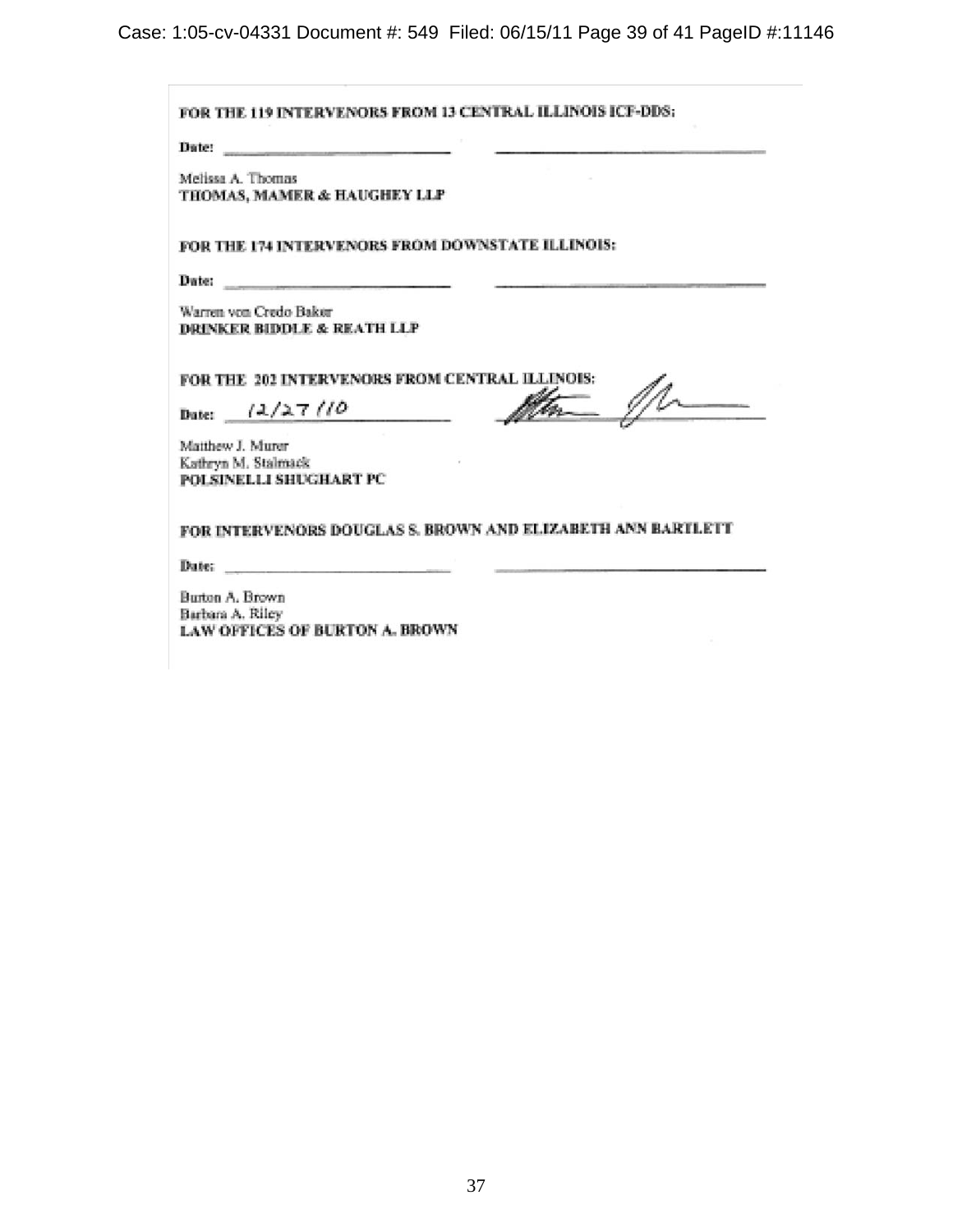Case: 1:05-cv-04331 Document #: 549 Filed: 06/15/11 Page 40 of 41 PageID #:11147

# FOR THE 119 INTERVENORS FROM 13 CENTRAL ILLINOIS ICF-DDS:

**The Committee of the Committee** 

Melissa A. Thomas THOMAS, MAMER & HAUGHEY LLP

FOR THE 174 INTERVENORS FROM DOWNSTATE ILLINOIS:

Date: \_\_\_\_\_\_\_\_\_

Warnen von Credo Baker DRINKER BIDDLE & REATH LLP

FOR THE 202 INTERVENORS FROM CENTRAL ILLINOIS:

Matthew J. Murer Kathryn M. Stalmack POLSINELLI SHUGHART PC

FOR INTERVENORS DOUGLAS S. BROWN AND ELIZABETH ANN BARTLETT

けみレー Date:

Burton a. Bron

Burton A. Brown. Barbara A. Riley LAW OFFICES OF BURTON A. BROWN